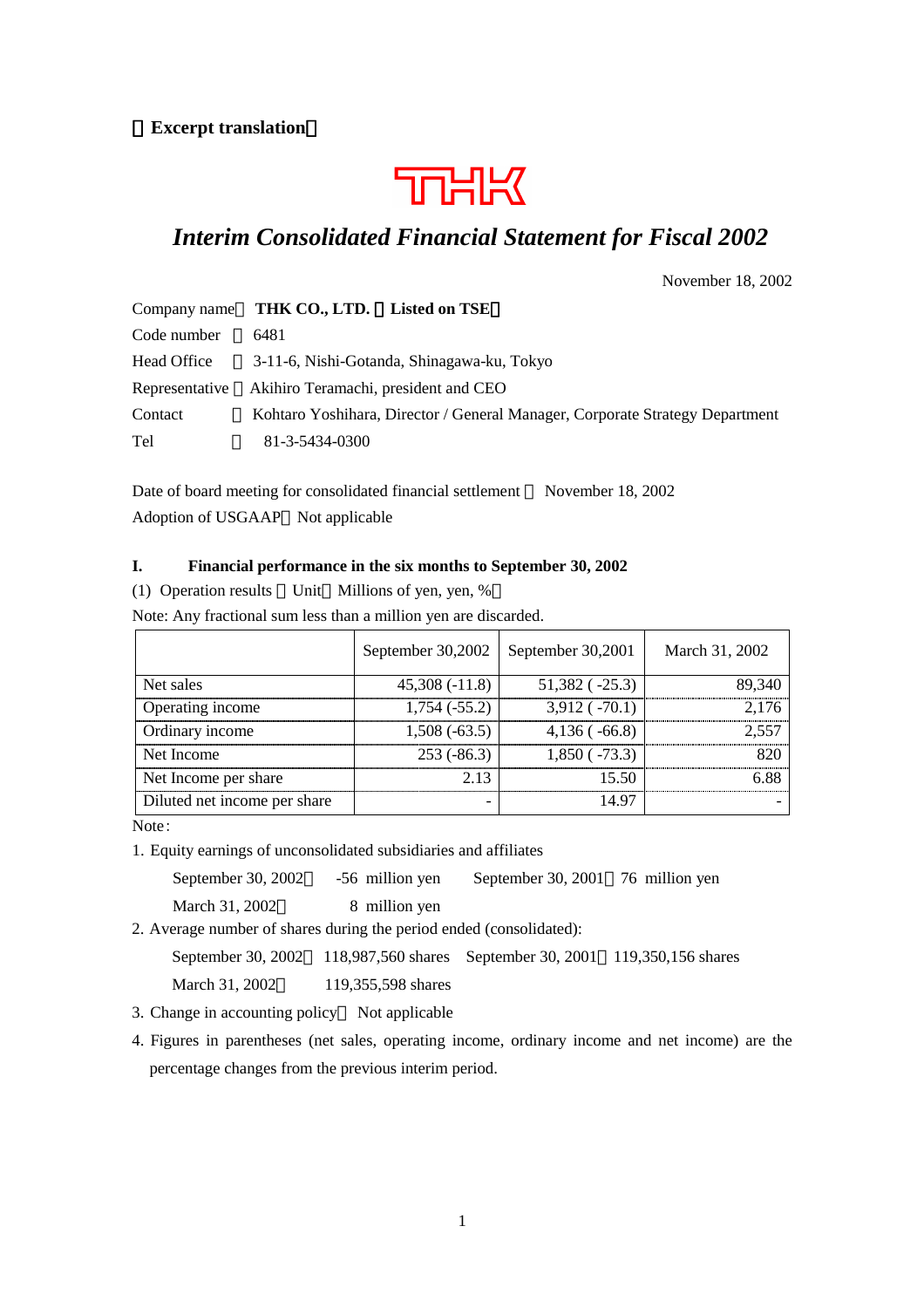|                                      | September 30, | September 30, |         |
|--------------------------------------|---------------|---------------|---------|
|                                      | 2002          | 2001          | 2002    |
| Total assets                         | 181,289       | 178,110       | 179,705 |
| Total shareholders' equity           | 101,210       | 103.493       | 103,748 |
| Equity ratio                         | 55.8          | 58.1          |         |
| Total shareholders' equity per share | 850.60        | 867.05        |         |

#### (2) Consolidated Financial Position Unit Millions of yen,%, Yen

Note:Number of shares of common stock at the period ended (consolidated):

| September 30, 2002 | 118,986,110 shares |
|--------------------|--------------------|
| March 31, 2002     | 119,361,210 shares |

September 30, 2001 119,362,996 shares

(3) Consolidated Statements of Cash Flows Unit Millions of yen

|                                      | September 30, | September 30, | March 31, |
|--------------------------------------|---------------|---------------|-----------|
|                                      | 2002          | 2001          | 2002      |
| Cash flows from operating activities | 9.679         | 5,862         | 3.272     |
| Cash flows from investing activities | (1,941)       | (7,713)       | 7.907     |
| Cash flows from financing activities | (2,335)       | (3,617)       | 6.930     |
| Cash and cash equivalents            | 60,191        | 16 939        | 55,007    |

(4) Scope of consolidation and application of equity method

The number of consolidated subsidiaries 13

The number of unconsolidated companies to which the equity method is applied 0

The number of affiliates to which the equity method is applied 1

(5) Change in scope of consolidation and application of equity method: Not applicable

#### **II. Forecast of financial performance for the year ending March 31, 2003**  Unit Millions of yen

|                  | Year ending March 31, 2003 |
|------------------|----------------------------|
| Net sales        |                            |
| Operating income |                            |
| Ordinary income  |                            |
| Net income       |                            |

Reference: Forecast net income per share (for the year): ¥8.40

#### *\*CAUTION: FORECAST STATEMENTS*

Note: This document contains forecast statements based on the assumptions and beliefs of the Company's management in light of information currently available.

Such statements involve uncertainties and have risks of volatility that would result from the Company's operations in the future, as well as from changes in the domestic and international environments. Therefore, the Company cannot guarantee the accuracy of such statements and wishes to caution readers that actual operational and financial results may differ from such statements.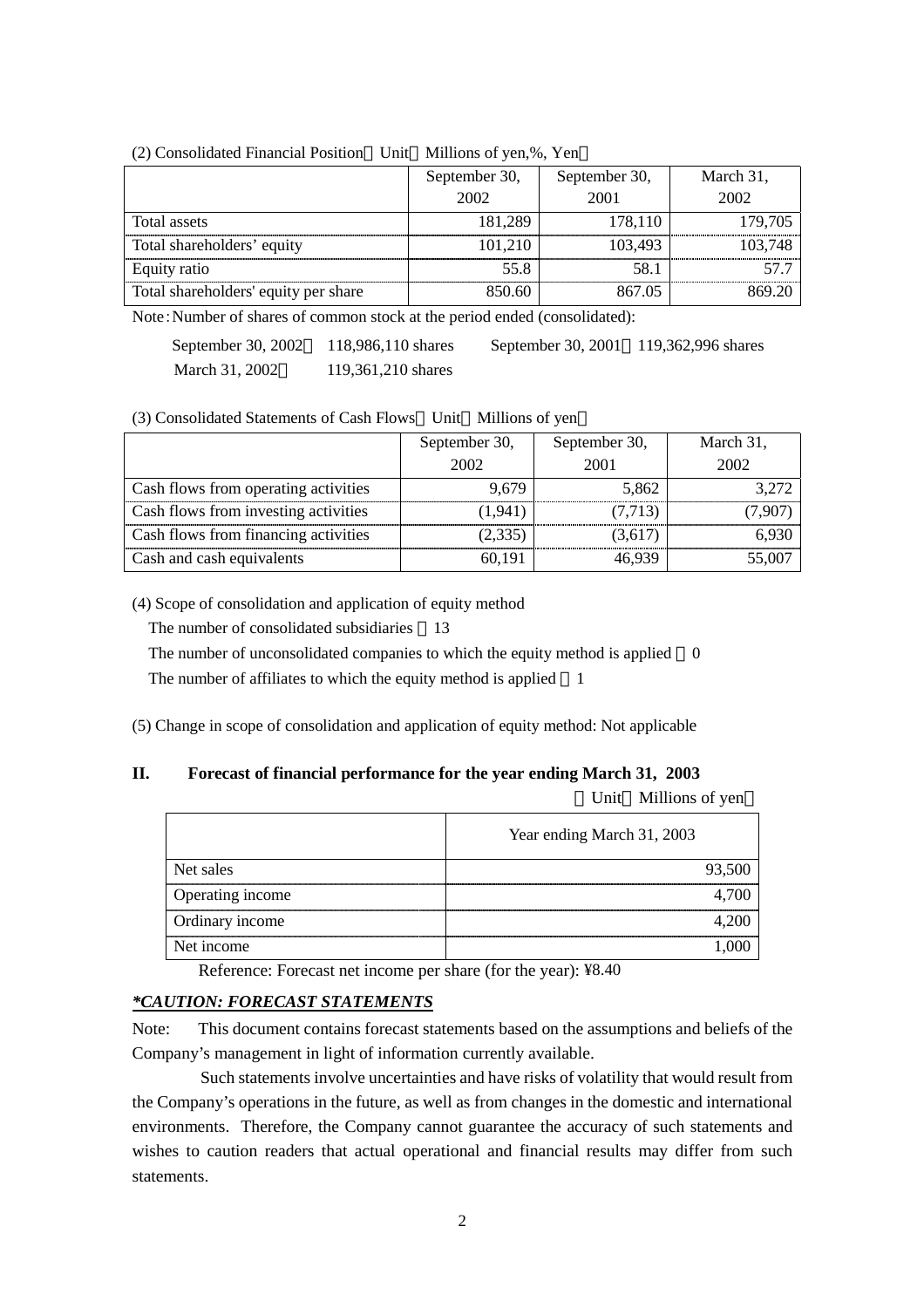# *Interim Consolidated Balance Sheets*

As of September 30, 2002 and 2001, and March 31, 2002

| (Unit<br>Millions of yen,                      |         |                                                |         |       |         |           |
|------------------------------------------------|---------|------------------------------------------------|---------|-------|---------|-----------|
|                                                |         | September 30,<br>September 30,<br>2002<br>2001 |         |       |         | March 31, |
|                                                |         |                                                |         |       | 2002    |           |
| <b>Assets</b>                                  |         |                                                |         |       |         |           |
| Current assets:                                |         |                                                |         |       |         |           |
| Cash and time deposits                         | 54,414  |                                                | 35,174  |       | 43,368  |           |
| Notes receivable and accounts receivable-trade | 31,261  |                                                | 33,212  |       | 24,834  |           |
| Short-term investments in securities           | 6,844   |                                                | 8,761   |       | 9,137   |           |
| Inventories                                    | 25,029  |                                                | 28,947  |       | 26,431  |           |
| Deferred tax assets                            | 1,936   |                                                | 1,974   |       | 2,521   |           |
| Short-term loans                               | 234     |                                                | 4,218   |       | 4,214   |           |
| Other current assets                           | 1,781   |                                                | 1,674   |       | 6,575   |           |
| Less: Allowance for bad debts                  | $-440$  |                                                | $-547$  |       | $-470$  |           |
| Total current assets                           | 121,063 | 66.8                                           | 113,415 | 63.7  | 116,612 | 64.9      |
| Fixed assets:                                  |         |                                                |         |       |         |           |
| Tangible fixed assets:                         | 43,185  | 23.8                                           | 45,630  | 25.6  | 44,050  | 24.5      |
| Buildings and structures                       | 14,546  |                                                | 13,255  |       | 15,223  |           |
| Machinery, equipment and vehicles              | 16,265  |                                                | 16,283  |       | 16,495  |           |
| Land                                           | 10,240  |                                                | 10,145  |       | 10,253  |           |
| Construction in progress                       | 688     |                                                | 4,452   |       | 587     |           |
| Other                                          | 1,444   |                                                | 1,493   |       | 1,491   |           |
| Intangible fixed assets:                       | 2,217   | 1.2                                            | 2,825   | 1.6   | 2,518   | 1.4       |
| Investments and others:                        | 14,814  | 8.2                                            | 16,209  | 9.1   | 16,505  | 9.2       |
| Long-term investment in securities             | 9,682   |                                                | 10,563  |       | 10,518  |           |
| Deferred tax assets                            | 2,379   |                                                | 2,023   |       | 2,446   |           |
| Other investments                              | 3,420   |                                                | 4,289   |       | 4,227   |           |
| Less: Allowance for bad debts                  | $-667$  |                                                | $-667$  |       | $-687$  |           |
| Total fixed assets                             | 60,217  | 33.2                                           | 64,665  | 36.3  | 63,074  | 35.1      |
| Deferred charge                                |         |                                                |         |       |         |           |
| Bond discount                                  | 8       |                                                | 29      |       | 19      |           |
| Total deferred assets                          | 8       | 0.0                                            | 29      | 0.0   | 19      | $0.0\,$   |
| Total assets                                   | 181,289 | 100.0                                          | 178,110 | 100.0 | 179,705 | 100.0     |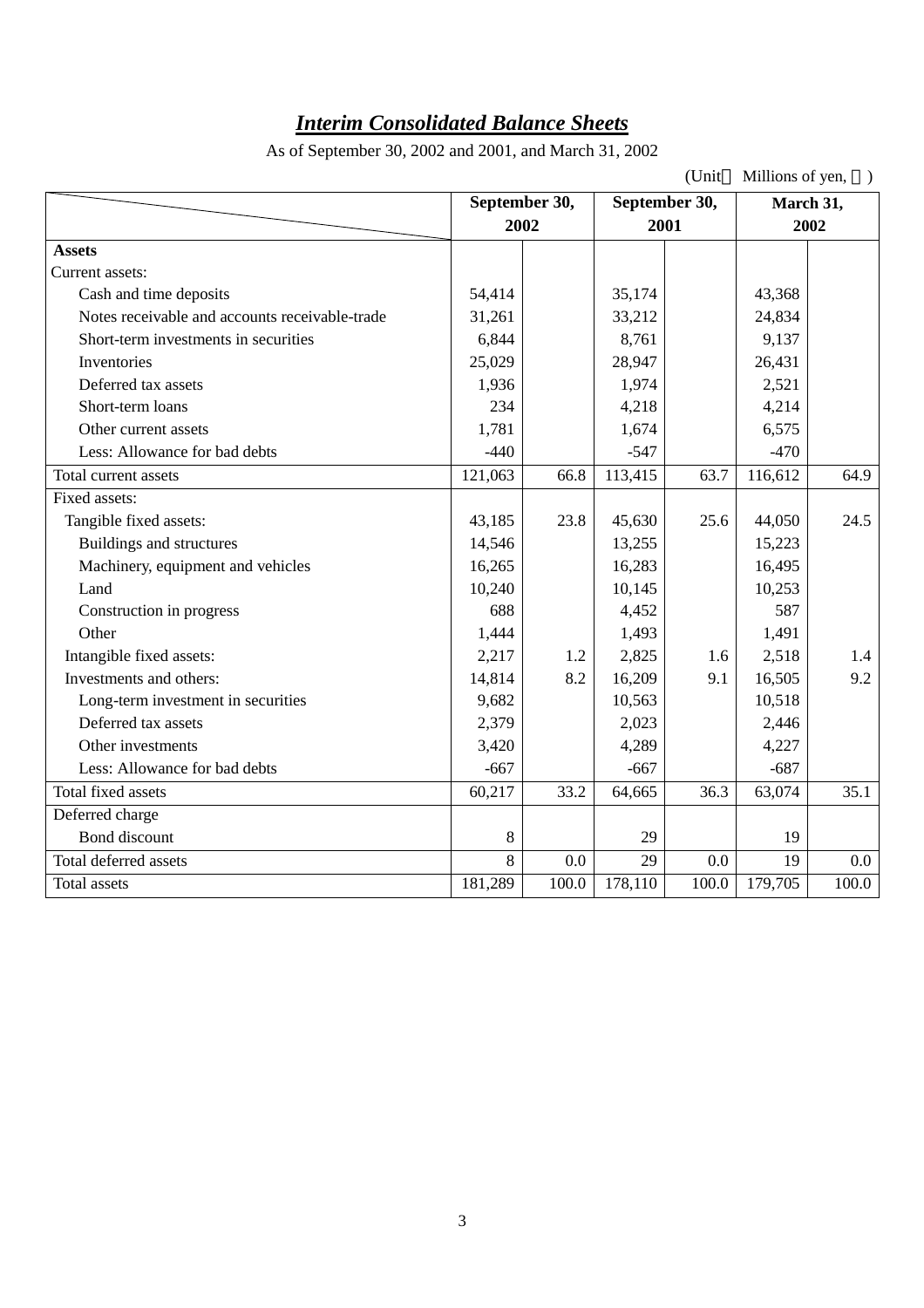# *Interim Consolidated Balance Sheets*

As of September 30, 2002 and 2001and, and March 31, 2002

| (Unit<br>Millions of yen,                                      |               |                          |                          |               |           |         |
|----------------------------------------------------------------|---------------|--------------------------|--------------------------|---------------|-----------|---------|
|                                                                | September 30, |                          |                          | September 30, | March 31, |         |
|                                                                | 2002          |                          | 2001                     |               | 2002      |         |
| <b>Liabilities</b>                                             |               |                          |                          |               |           |         |
| Current liabilities:                                           |               |                          |                          |               |           |         |
| Notes payable and accounts payable-trade                       | 16,011        |                          | 20,679                   |               | 11,754    |         |
| Short-term bank loans                                          | 7,694         |                          | 7,403                    |               | 6,551     |         |
| Current portion of long-term debt                              | 2,870         |                          | 5,175                    |               | 4,168     |         |
| Current portion of bond                                        | 11,000        |                          |                          |               | 8,000     |         |
| Current portion of convertible bonds                           | 13,905        |                          |                          |               |           |         |
| Corporate income taxes payable and others                      | 839           |                          | 503                      |               | 108       |         |
| Accrued bonus                                                  | 1,147         |                          | 1,215                    |               | 1,149     |         |
| Other current liabilities                                      | 5,034         |                          | 4,990                    |               | 4,247     |         |
| <b>Total current liabilities</b>                               | 58,502        | 32.3                     | 39,967                   | 22.4          | 35,980    | 20.0    |
| Fix liabilities:                                               |               |                          |                          |               |           |         |
| <b>Bonds</b>                                                   | 15,441        |                          | 11,461                   |               | 18,488    |         |
| Convertible bonds                                              |               |                          | 13,905                   |               | 13,905    |         |
| Long-term debt                                                 | 2,911         |                          | 5,731                    |               | 4,216     |         |
| Allowance for retirement and severance benefits                | 1,408         |                          | 1,331                    |               | 1,345     |         |
| Reserve for directors' and auditor's retirement benefits       | 1,163         |                          | 1,469                    |               | 1,512     |         |
| Other                                                          | 317           |                          | 408                      |               | 141       |         |
| <b>Total Fix liabilities</b>                                   | 21,242        | 11.7                     | 34,306                   | 19.3          | 39,609    | 22.1    |
| <b>Total liabilities</b>                                       | 79,745        | 44.0                     | 74,274                   | 41.7          | 75,590    | 42.1    |
| <b>Minority interest</b>                                       |               |                          |                          |               |           |         |
| Minority interest                                              | 333           | 0.2                      | 341                      | 0.2           | 366       | 0.2     |
| <b>Shareholders' equity:</b>                                   |               |                          |                          |               |           |         |
| Common stock                                                   |               | $\overline{\phantom{0}}$ | 23,106                   | 13.0          | 23,106    | 12.9    |
| Additional paid-in capital                                     |               | $\overline{\phantom{a}}$ | 30,962                   | 17.4          | 30,962    | 17.2    |
| Consolidated surplus                                           |               | $\overline{\phantom{a}}$ | 50,510                   | 28.3          | 48,585    | 27.0    |
| Valuation adjustment for marketable securities                 |               |                          | $-547$                   | $-0.3$        | 45        | $0.0\,$ |
| Foreign-currency translation adjustments                       |               |                          | $-536$                   | $-0.3$        | 1,053     | 0.6     |
| Treasury stock                                                 |               | $\overline{\phantom{a}}$ | $-0$                     | $-0.0$        | $-3$      | $-0.0$  |
| Total shareholders' equity                                     |               |                          | 103,493                  | 58.1          | 103,748   | 57.7    |
| <b>Shareholders' equity:</b>                                   |               |                          |                          |               |           |         |
| Common stock                                                   | 23,106        | 12.7                     | $\overline{\phantom{0}}$ |               |           |         |
| Capital surplus                                                | 30,962        | 17.0                     |                          |               |           |         |
| Earned surplus                                                 | 47,943        | 26.4                     |                          |               |           |         |
| Valuation adjustment for other marketable securities           | $-121$        | $-0.0$                   |                          |               |           |         |
| Foreign-currency translation adjustments                       | $-111$        | $-0.0$                   |                          |               |           |         |
| Treasury stock                                                 | $-568$        | $-0.3$                   |                          |               |           |         |
| Total shareholders' equity                                     | 101,210       | 55.8                     |                          |               |           |         |
| Total liabilities, minority interests and shareholders' equity | 181,289       | 100.0                    | 178,110                  | 100.0         | 179,705   | 100.0   |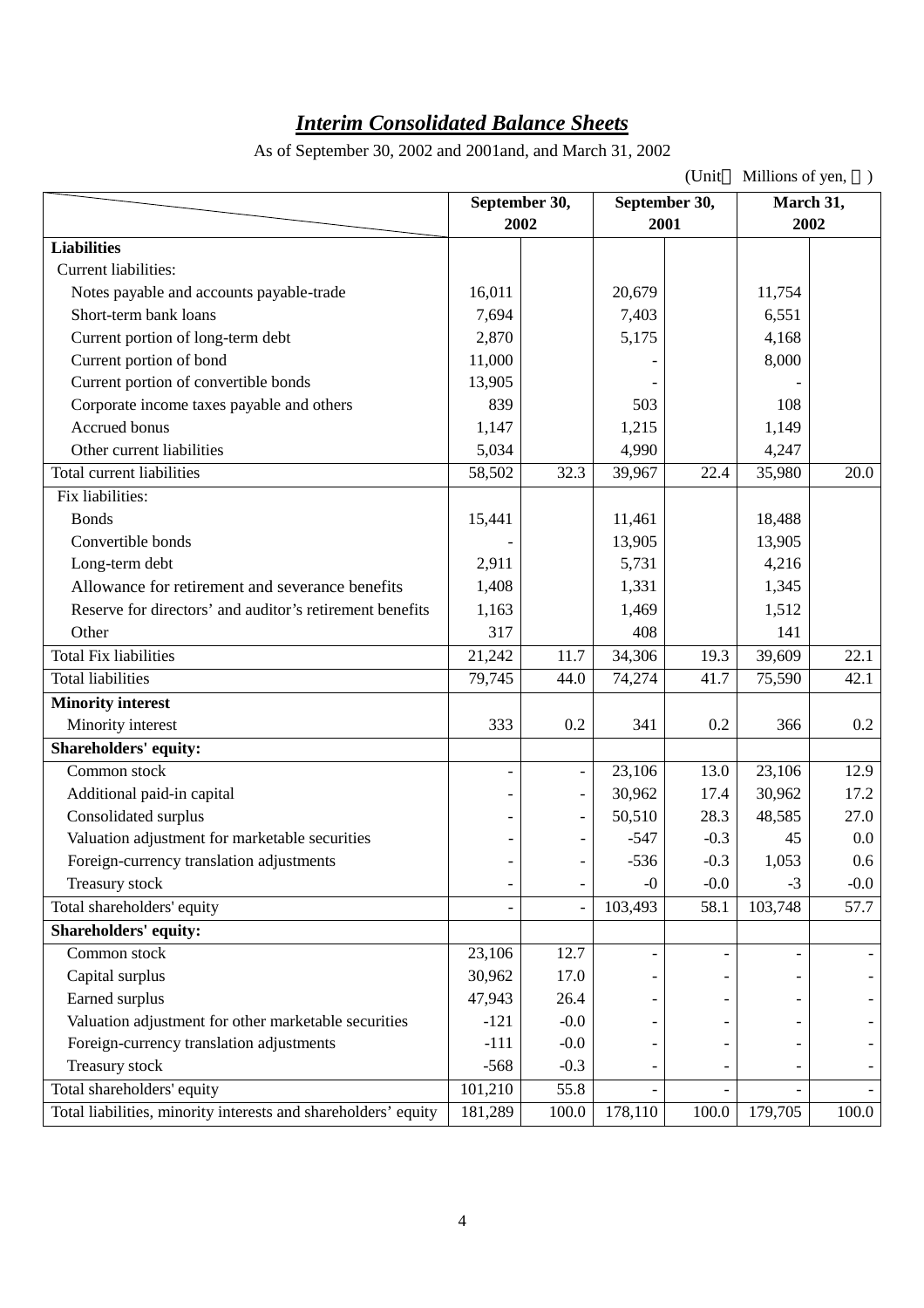# *Interim Consolidated Statements of Income*

For Six Months to September 30, 2002 and 2001, and Year Ended March 31, 2002

|                                                            |                       |        |        | (Unit         | Millions of yen, |           |
|------------------------------------------------------------|-----------------------|--------|--------|---------------|------------------|-----------|
|                                                            | September 30,<br>2002 |        |        | September 30, |                  | March 31, |
|                                                            |                       |        | 2001   |               | 2002             |           |
| Net sales                                                  | 45,308                | 100.0  | 51,382 | 100.0         | 89,340           | 100.0     |
| Cost of sales                                              |                       | 70.2   |        | 68.3          |                  | 70.8      |
|                                                            | 31,814                |        | 35,110 |               | 63,293           |           |
| Gross profit                                               | 13,493                | 29.8   | 16,272 | 31.7          | 26,046           | 29.2      |
| Sales, general and administrative expenses                 | 11,739                | 25.9   | 12,359 | 24.1          | 23,870           | 26.8      |
| Operating income                                           | 1,754                 | 3.9    | 3,912  | 7.6           | 2,176            | 2.4       |
| Non-operating income:                                      | 520                   | 1.1    | 897    | 1.8           | 1,869            | 2.1       |
| Interest income and dividend income                        | 98                    |        | 254    |               | 355              |           |
| Foreign-exchange gain                                      |                       |        | 167    |               | 801              |           |
| Other                                                      | 422                   |        | 475    |               | 712              |           |
| Non-operating expenses:                                    | 766                   | 1.7    | 673    | 1.3           | 1,487            | 1.6       |
| Interest expenses                                          | 474                   |        | 468    |               | 1,041            |           |
| Foreign-exchange loss                                      | 45                    |        |        |               |                  |           |
| Other                                                      | 246                   |        | 205    |               | 446              |           |
| Ordinary income                                            | 1,508                 | 3.3    | 4,136  | 8.1           | 2,557            | 2.9       |
| Extraordinary income                                       | 6                     | 0.0    | 32     | 0.1           | 45               | 0.0       |
| Gain on sales of property and equipment                    | 6                     |        | 32     |               | 45               |           |
| <b>Extraordinary</b> loss                                  | 97                    | 0.2    | 737    | 1.5           | 1,769            | 2.0       |
| Loss on sales/disposal of property and equipment           | 13                    |        | 89     |               | 198              |           |
| Write-down of long-term investment in securities           | 83                    |        | 123    |               | 875              |           |
| Other                                                      |                       |        | 525    |               | 695              |           |
| Income before income taxes and other                       | 1,417                 | 3.1    | 3,431  | 6.7           | 833              | 0.9       |
| Corporate income taxes, residence taxes and business taxes | 674                   | 1.5    | 675    | 1.3           | 268              | 0.3       |
| Adjustment of corporate income taxes and other             | 520                   | 1.1    | 868    | 1.7           | $-253$           | $-0.3$    |
| Minority interest in income of consolidated subsidiaries   | $-30$                 | $-0.0$ | 37     | 0.1           | $-2$             | $-0.0$    |
| Net income                                                 | 253                   | 0.5    | 1,850  | 3.6           | 820              | 0.9       |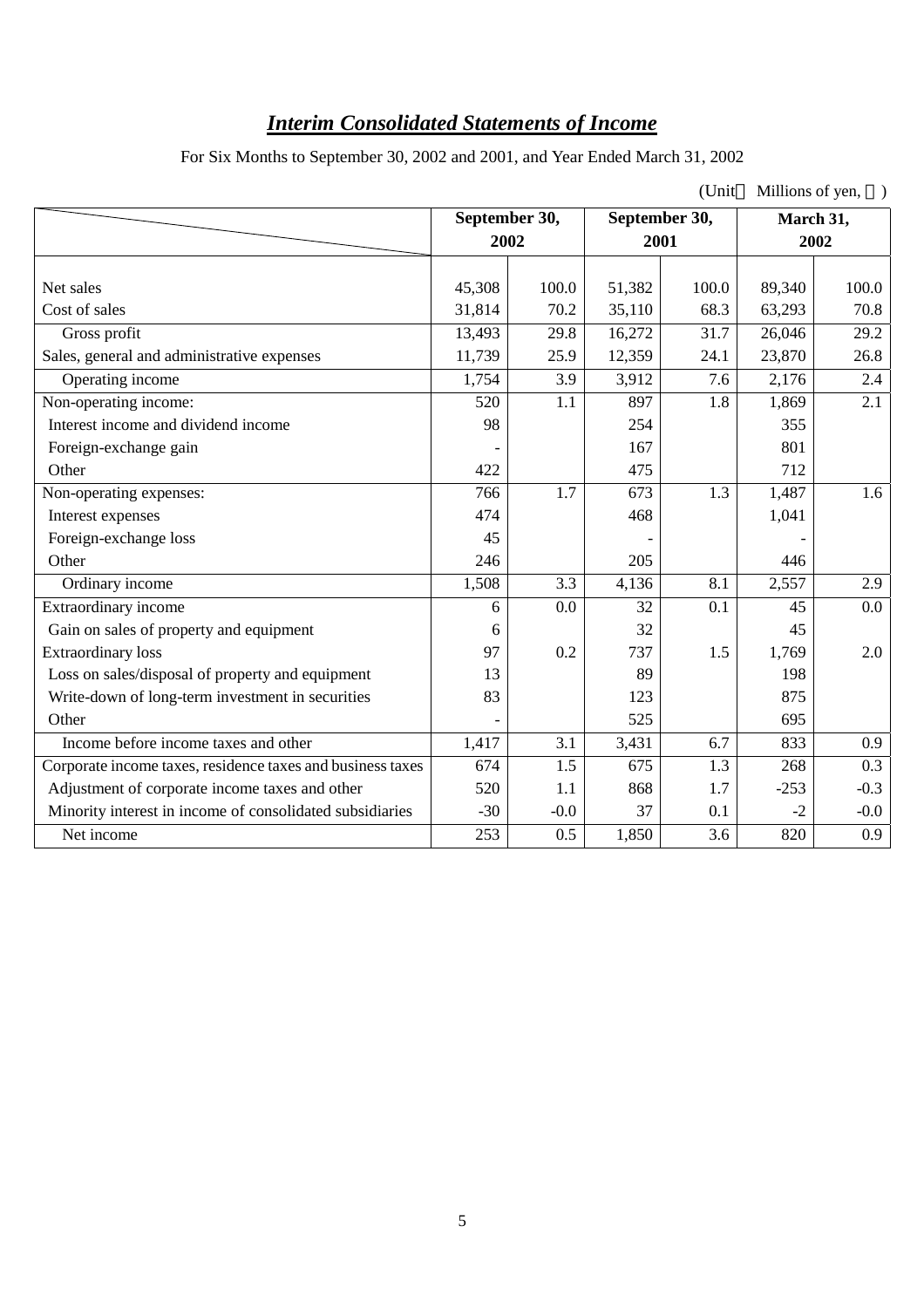# *Interim Consolidated Statements of Retained Earnings*

For Six Months to September 30, 2002 and 2001, and Year Ended March 31, 2002

(Unit Millions of yen)

|                                                                                       | September 30, | September 30, | March 31, |
|---------------------------------------------------------------------------------------|---------------|---------------|-----------|
|                                                                                       | 2002          | 2001          | 2002      |
| Consolidated retained earnings at beginning of<br>period                              |               | 49,615        | 49,615    |
| Decrease in consolidated retained earnings                                            |               | 955           | 1,850     |
| Cash dividends                                                                        |               | 895           | 1,790     |
| Bonuses to directors and auditors                                                     |               | 60            | 60        |
| <b>Net income</b>                                                                     |               | 1,850         | 820       |
| Balance of consolidated retained earnings at end of<br>interim period (end of period) |               | 50,510        | 48,585    |
| Capital surplus at beginning of period                                                | 30,962        |               |           |
| Balance of capital surplus at end of the interim<br>period (end of period)            | 30,962        |               |           |
| Earned surplus at beginning of period                                                 | 48,585        |               |           |
| <b>Increase in Earned surplus</b>                                                     | 253           |               |           |
| Interim net income                                                                    | 253           |               |           |
| Decrease in earned surplus                                                            | 895           |               |           |
| Cash dividends                                                                        | 895           |               |           |
| Balance of earned surplus at end of interim period<br>(end of period)                 | 47,943        |               |           |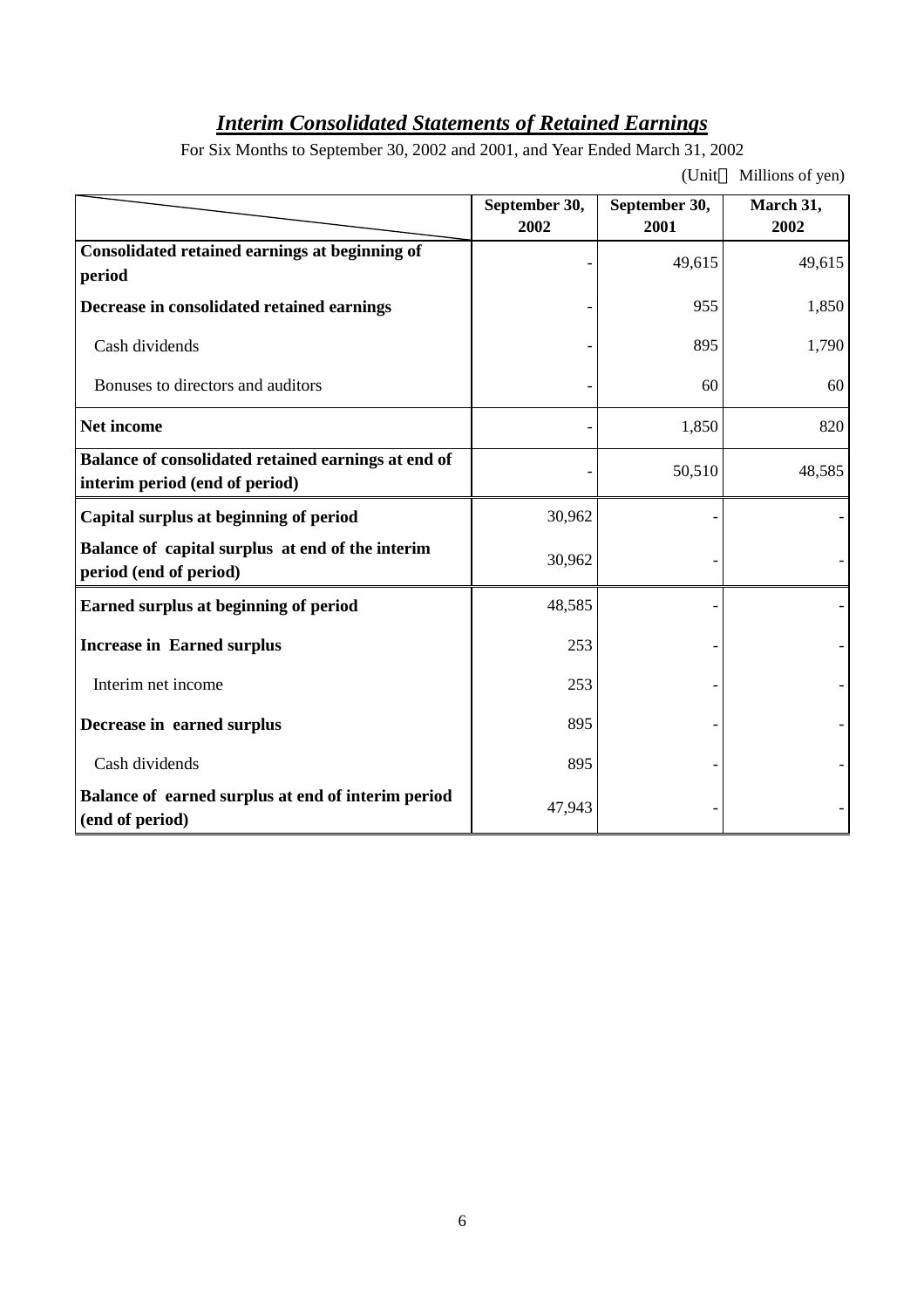# *Interim Consolidated Statements of Cash Flows*

For Six Months to September 30, 2002 and 2001, and Year Ended March 31, 2002

|                                                                |                       | (Unit                 | Millions of yen)  |
|----------------------------------------------------------------|-----------------------|-----------------------|-------------------|
|                                                                | September 30,<br>2002 | September 30,<br>2001 | March 31,<br>2002 |
| 1. Cash Flows from operating activities                        |                       |                       |                   |
| Income before income tax and minority interests                | 1,417                 | 3,431                 | 833               |
| Depreciation and amortization                                  | 2,997                 | 2,800                 | 6,164             |
| Loss on sales or disposal of property and equipment            |                       | 56                    | 152               |
| (Increase)/Decrease in allowance for bad debts                 | (331)                 | (42)                  | (128)             |
| Interest and dividend income                                   | (98)                  | (254)                 | (355)             |
| Interest expenses                                              | 474                   | 457                   | 1,041             |
| Foreign exchange gain (loss)                                   | (55)                  | (21)                  | (135)             |
| Equity earnings of unconsolidated subsidiaries and affiliates  | 56                    | (76)                  | (8)               |
| (Increase)/Decrease in accounts and trade receivables          | (6,596)               | 13,494                | 22,138            |
| (Increase)/Decrease in inventories                             | 886                   | 1,468                 | 4,697             |
| Increase in accounts and notes payable                         | 5,530                 | (6,634)               | (15,976)          |
| Other                                                          | 478                   | 298                   | 192               |
| Subtotal                                                       | 4,766                 | 14,977                | 18,615            |
| Interest income and dividend income received                   | 113                   | 255                   | 374               |
| Interest expenses paid                                         | (459)                 | (434)                 | (1,003)           |
| Income taxes paid                                              | 5,258                 | (8,936)               | (14, 714)         |
| Net cash provided by operating activities                      | 9,679                 | 5,862                 | 3,272             |
| 2. Cash Flows from investing activities                        |                       |                       |                   |
| Payments for purchases of short-term investments in securities | (1,199)               | (999)                 | (1,999)           |
| Proceeds from sales of short-term investments in securities    | 1,301                 | 985                   | 2,063             |
| Payments for purchases of property, plants and equipment       | (2,578)               | (7,647)               | (9,225)           |
| Proceeds from sales of property, plants and equipment          | 160                   | 25                    | 194               |
| Payments for purchases of long-term investments in securities  | (4)                   | (360)                 | (486)             |
| Proceeds from sales of long-term investments in securities     | 5                     | 276                   | 888               |
| Increase in short-term loans                                   |                       | (175)                 | (663)             |
| Collection of short-term loans receivable                      | 45                    | 182                   | 1,818             |
| Other                                                          | 328                   |                       | (498)             |
| Net cash provided by investing activities                      | (1,941)               | (7, 713)              | (7,907)           |
| 3. Cash Flows from financing activities                        |                       |                       |                   |
| Increase/(Decrease) in short-term bank loans                   | 1,169                 | (308)                 | (1,511)           |
| Borrowings of long-term debt                                   |                       | 1,160                 | 1,210             |
| Repayments of long-term debt                                   | (2,603)               | (3,573)               | (6,037)           |
| Cash dividends                                                 | (895)                 | (895)                 | (1,790)           |
| Other                                                          | (6)                   | 0                     | 15,060            |
| Net cash provided by (used for) financing activities           | (2, 335)              | (3,617)               | 6,930             |
| 4. Effect of exchange-rate change on cash and cash equivalents | (218)                 | 359                   | 664               |
| 5. Net increase in cash and cash equivalents                   | 5,184                 | (5,108)               | 2,959             |
| 6. Cash and cash equivalents at the beginning of the period    | 55,007                | 52,047                | 52,047            |
| 7. Cash and cash equivalents at the end of the period          | 60,191                | 46,939                | 55,007            |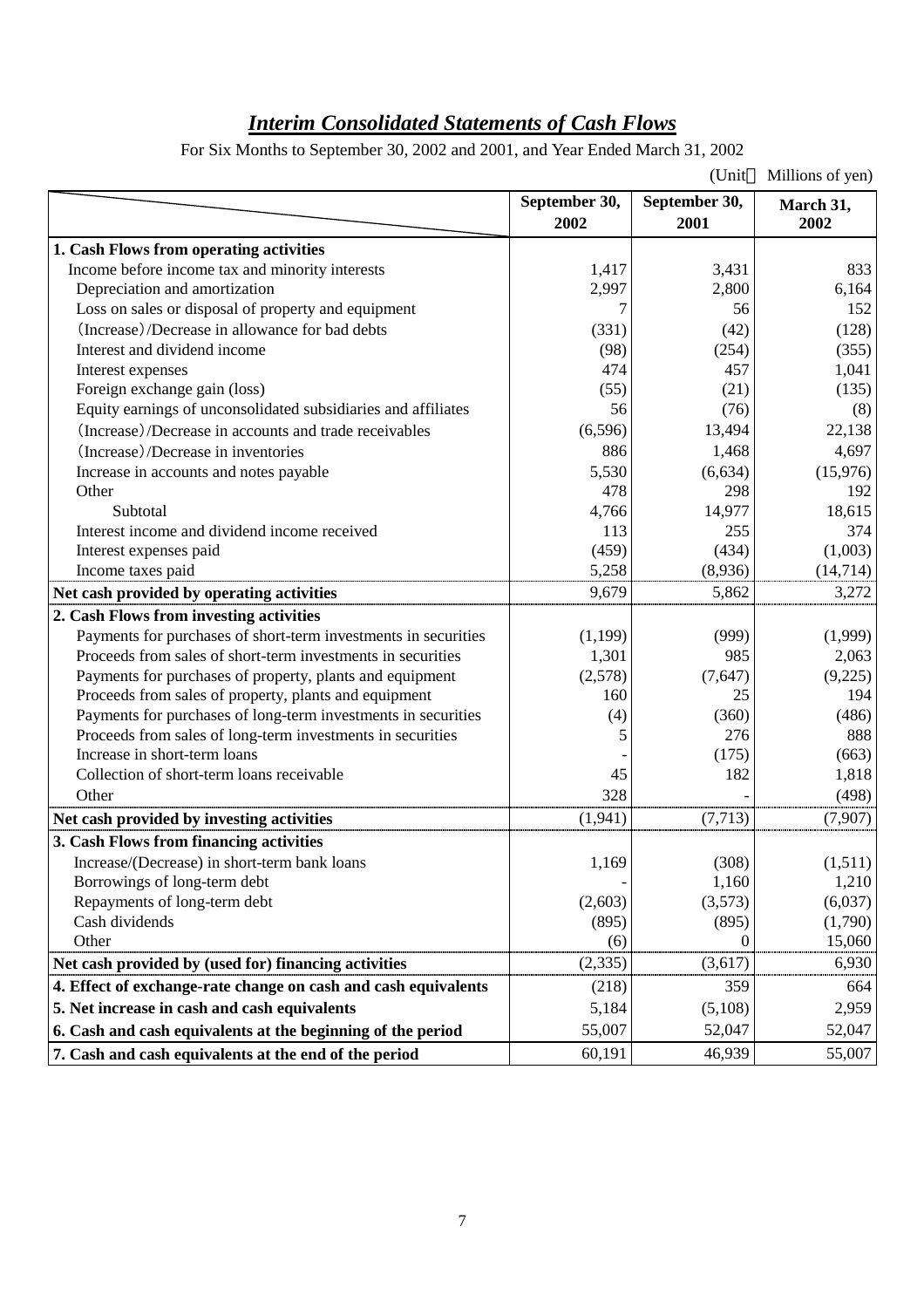#### *Basis for Presenting Interim Consolidated Financial Statements*

#### 1. *Scope of Consolidation*

#### **(1) The consolidated subsidiaries: 13**

THK the "Company" had 21 subsidiaries as of September 30, 2002.

The consolidated financial statements include the accounts of the Company and its 13 subsidiaries. The 13 major subsidiaries, which have been consolidated with the Company, are as follows:

Talk System Co., Ltd., Beldex Corporation, THK Yasuda Co., Ltd., THK Holdings of America, L.L.C., THK America, Inc., THK Manufacturing of America, Inc., THK neturen America, L.L.C., THK Europe B.V., THK G.m.b.H., THK Manufacturing of Europe S.A.S., PGM Ballscrews Ltd., PGM Ballscrews Ireland Ltd., and THK TAIWAN CO., LTD. THK and these consolidated subsidiaries as the "Companies"

#### **(2) The unconsolidated subsidiaries: 8**

 The accounts of the remaining eight unconsolidated subsidiaries, including Nihon Slide Kogyo Co., Ltd., are insignificant, meaning that these accounts have not been consolidated with the Company since the consolidated assets, net sales, net income and retained earnings of these companies, in the aggregate, are not significant in relation to those of the Companies.

#### *2. Accounting for Investments in Unconsolidated Subsidiaries and Affiliates*

#### **(1) The equity method is applied only to the investments in Daito Seiki Co., Ltd.**

The Company had three affiliates as of June 30, 2002. However, the equity method is applied only to the investments in Daito Seiki Co., Ltd., since the investments in the unconsolidated subsidiaries and the remaining affiliates would not have material effects on consolidated net income and retained earnings in the consolidated financial statements, had they been accounted for using the equity method. Thus the investments in the unconsolidated subsidiaries and affiliates are carried at cost or less.

### **(2) Eight unconsolidated subsidiaries and two affiliates are not accounted for by the equity method.**

Eight unconsolidated subsidiaries, including Nihon Slide Kogyo Co., Ltd., and two affiliates, including Samick LMS Co., Ltd., are not accounted for by the equity method. These subsidiaries and affiliates are excluded from the equity method of accounting due to their immaterial effect on the consolidated results.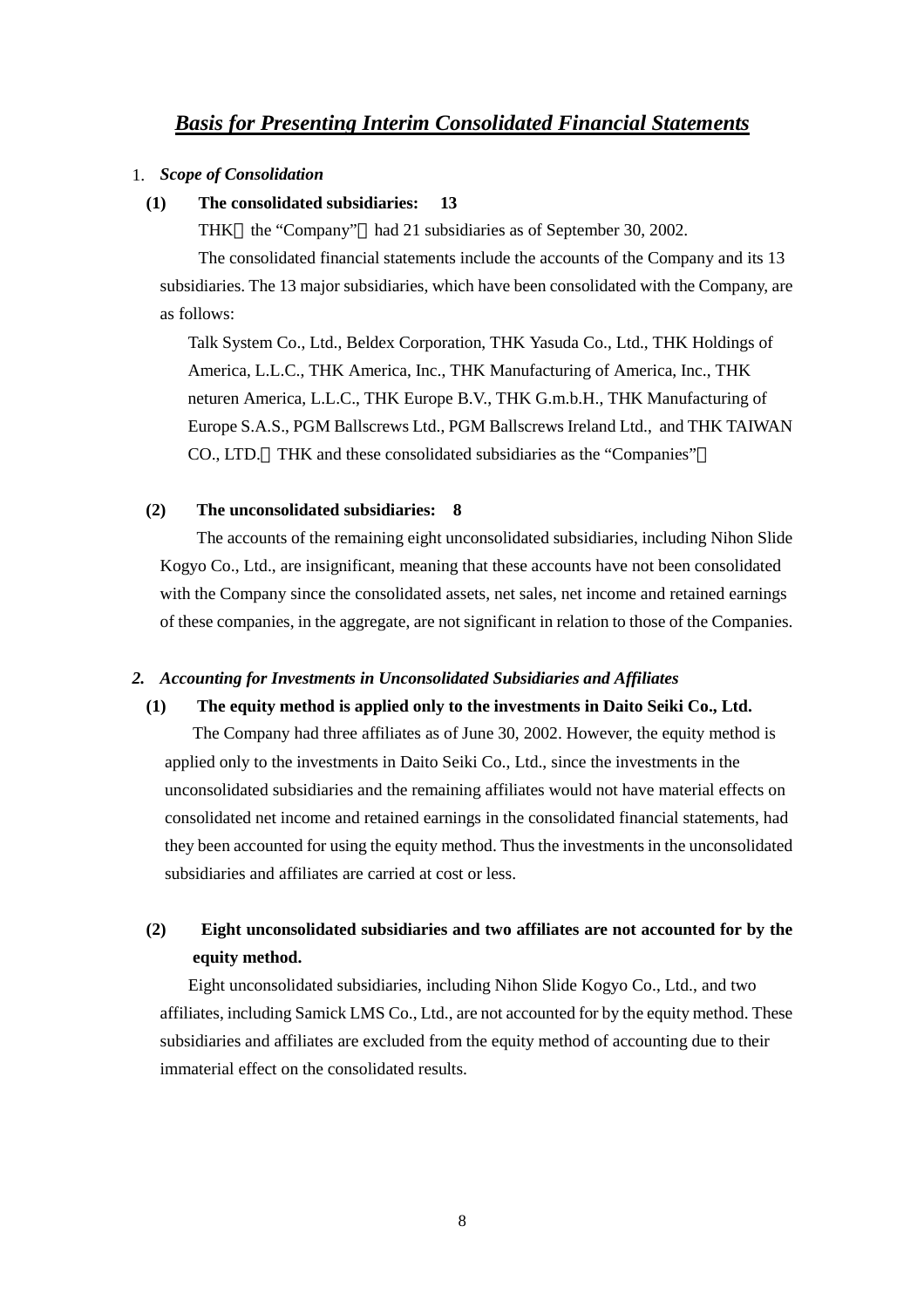#### *3. Fiscal year of consolidated subsidiaries*

 THK Holdings of America, L.L.C., THK America, Inc., THK Manufacturing of America, Inc., THK neturen America, L.L.C., THK Europe B.V., THK G.m.b.H., THK Manufacturing of Europe S.A.S., PGM Ballscrews Ltd., PGM Ballscrews Ireland Ltd. and THK TAIWAN CO., LTD. close their books of account for the interim period on June 30. Necessary adjustments are made in order to consolidate financial statements for relevant transactions conducted during the period.

#### *4. Summary of Significant Accounting Policies*

#### **(1) Evaluation of significant assets**

A) Investments in securities

Investment in share of subsidiaries and affiliates are stated at cost via the moving-average method. Other investments listed on stock exchanges are stated at fair market value as of the year-end balance-sheet date, with the sale price computed via the moving-average method. Other investments unlisted are stated at cost via the moving-average method. Derivatives are stated at fair market value.

B) Inventories

| Company Name                       | <b>Asset Evaluation Method</b> | <b>Evaluation Standard</b> |
|------------------------------------|--------------------------------|----------------------------|
| Parent company (THK)               | Weighted average cost          | Cost basis                 |
| Talk System Co., Ltd.              | Weighted average cost          | Cost basis                 |
| <b>Beldex Corporation</b>          | Actual cost                    | Cost basis                 |
| THK Yasuda Co., Ltd.               | Weighted average cost          | Cost basis                 |
| THK America, Inc.                  | First-in first-out             | Lower of cost or market    |
| THK Manufacturing of America, Inc. | First-in first-out             | Lower of cost or market    |
| THK Europe B.V.                    | Moving average                 | Lower of cost or market    |
| THK Manufacturing of Europe S.A.S. | Weighted average cost          | Cost basis                 |
| <b>THK GmbH</b>                    | Moving average                 | Lower of cost or market    |
| <b>PGM Ballscrews Ltd.</b>         | First-in first-out             | Lower of cost or market    |
| PGM Ballscrews Ireland Ltd.        | First-in first-out             | Lower of cost or market    |
| THK TAIWAN CO., LTD                | Moving average                 | Lower of cost or market    |

#### **(2) Depreciation and amortization**

Depreciation of plants and equipment is computed in principal by using declining-balance method. However, depreciation of property and buildings (excluding building fixtures) acquired after April 1, 1998, is computed using the straight-line method. The life of main tangible fixed assets is as follows:

Building and structures: 5 -50 years

Machinery, equipment and other: 4-10years

The amortization of intangible fixed assets is computed in principal via the straight-line method, in accordance with the Corporate Tax Law of Japan. However, software for internal use is amortized over its estimated useful life of five years on a straight-line basis.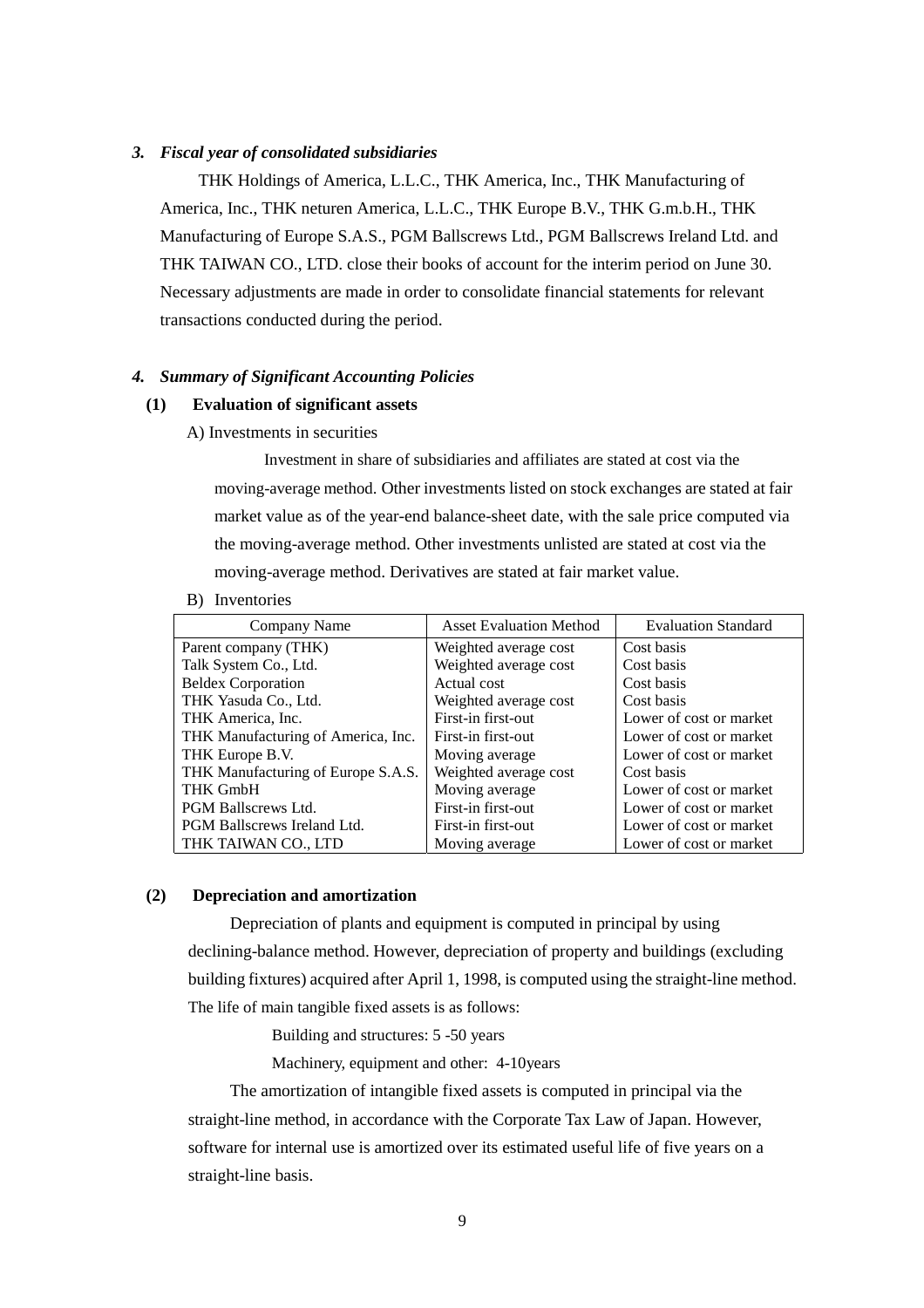#### **(3) Deferred charges**

Bond-issuance expenses are recognized in total when incurred.

Premiums to the book value of issued bonds are amortized via the straight-line method during the period until maturity.

#### **(4) Leases**

The operating-lease accounting method, except lease agreements that stipulate the transfer of ownership of leased property to the lessee, is accounted for financial leases.

#### **(5) Basis for recording significant allowances**

1. Allowance for bad debts:

To prepare against credit losses, the allowance for bad debts is recorded. For bad loans, the allowance for bad debts is recorded based on financial evaluations of individual borrowers. For other loans, the allowance is calculated based on historical loss ratios.

2. Accrued bonus:

To prepare for bonus payments to employees, an amount allocable to the fiscal year under review, based on the estimated amount of future payments is provided.

3. Allowance for retirement and severance benefits:

To prepare for retirement and severance benefits to employees, future benefit obligations less fair value of pension assets at the fiscal year end are recorded as reserves for retirement and severance benefits. The difference arising from the change in accounting standards in total is accounted for as expenses, and the actuarial differences are equally divided over a certain number of years (10 years) within the period of average remaining years of service of employees, and are accounted for as expenses.

4. Allowance for directors' and auditors' retirement benefits:

To prepare for retirement benefits to directors and auditors, an estimated amount of required payment at the interim fiscal year end, based on internal rules for directors and auditors, is provided.

#### **(6) Hedge Accounting**

1. Method of hedge accounting:

Of interest-swap transactions, those transactions that meet the conditions for exceptional treatment are treated accordingly.

Currency-swap transactions satisfied the requirements for hedge accounts, and those are treated as assignment treatment.

2. Means of hedging and hedged items Interest swaps: Interest fluctuating on borrowing.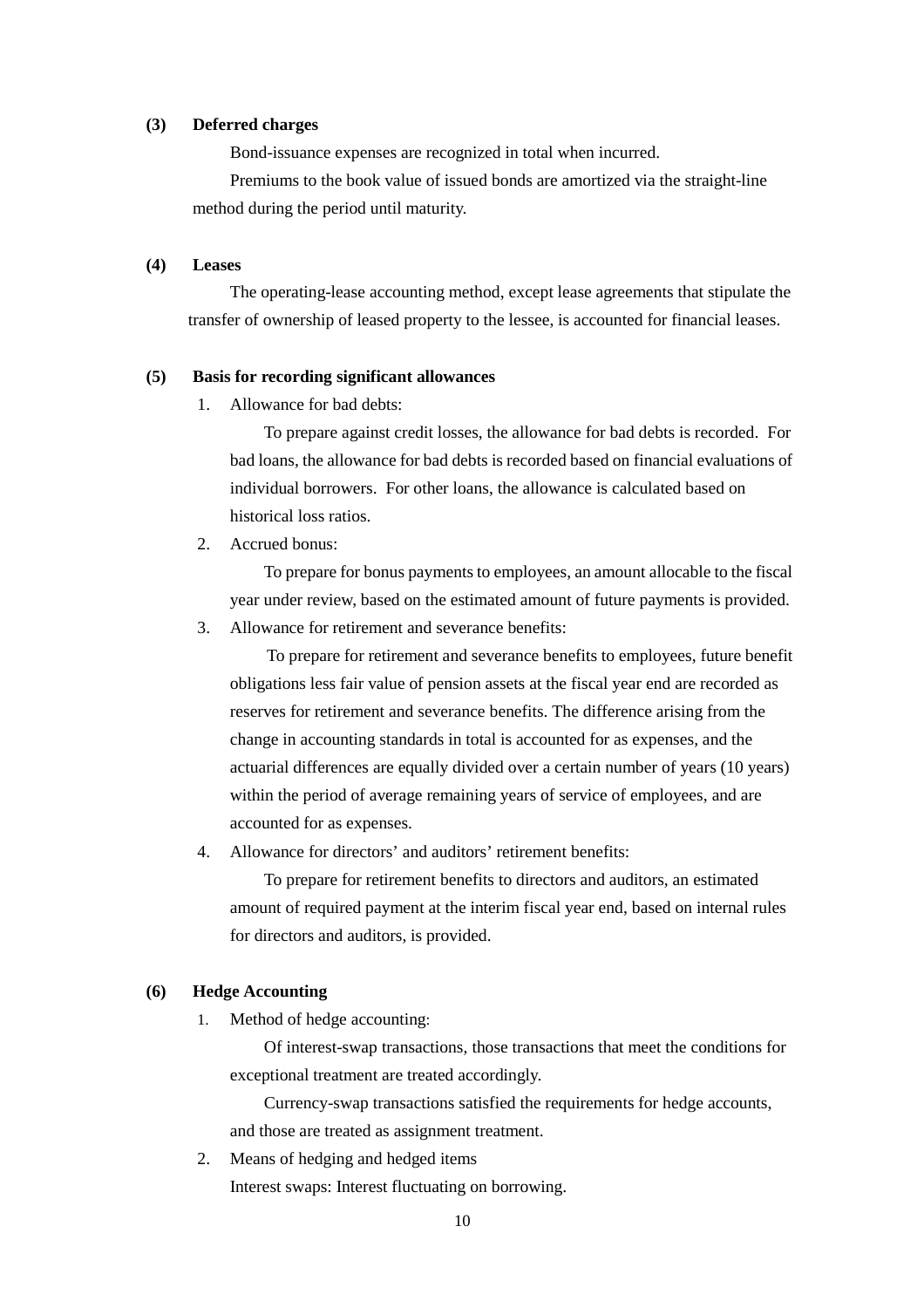Currency swaps: Money claims denominated in foreign currency.

3. Policy for hedge transactions:

Hedges related to interest are entered basically for the purpose of avoiding risks of market fluctuations in interest. And hedges related to currency are entered basically for the purpose of avoiding risks of exchange fluctuations.

4. Method of evaluating hedge effectiveness:

The evaluation of hedge effectiveness is omitted, since hedge accounting applies only to those interest-swaps that meet the conditions for exceptional treatment.

Hedges related to currency are evaluated its effectiveness by comparing the total amount of market price change with the means for hedging or the total amount of cash-flow changes.

#### **(7) Treatment of national and local consumption taxes**

The tax-exclusion accounting method is applied.

#### *5. Scope of Funds on Statements of Interim Consolidated Cash Flows*

Cash and cash equivalents include deposits that easily withdrawn and converted to cash, along with short-term investments maturing within three months of their acquisition that are not subject to significant price risk.

#### *Additional information*

#### [Interim consolidated balance sheet]

Since this interim consolidated fiscal period, based on the 2nd clause proviso on the additional rule of Cabinet office statement which revises a part of rule about the term, style, and the construction method of the interim consolidated financial statement (March 26, 2002 Cabinet Office statement No. 10)", "additional paid-in capital" is displayed as the items of a "capital surplus", and "earned reserves ","voluntary reserves" and "unappropriated retained earning" are displayed as the items of "earned surplus" on interim consolidated balance sheet.

[Interim consolidated statement of retained earning]

By the revision of interim consolidated financial statement rule, interim consolidated statement of retained earning was classified into the part of capital surplus, and the part of earned surplus since this interim consolidated fiscal period.

By the revision of interim consolidated financial statement rule, "Consolidated retained earnings at the beginning of the period" and "Increase in consolidated retained earnings" show "Earned surplus at the beginning of the period" and "Increase in earned surplus" since this interim consolidated fiscal period. "Decrease in consolidated retained earnings" and "Balance of consolidated retained earnings at end of interim period" show "Decrease in earned surplus" and "Balance of earned surplus at end of interim period" since this period.

Moreover, Net income which was mentioned as the independent account by the previous consolidated fiscal period is stated as the items of "Increase in earned surplus."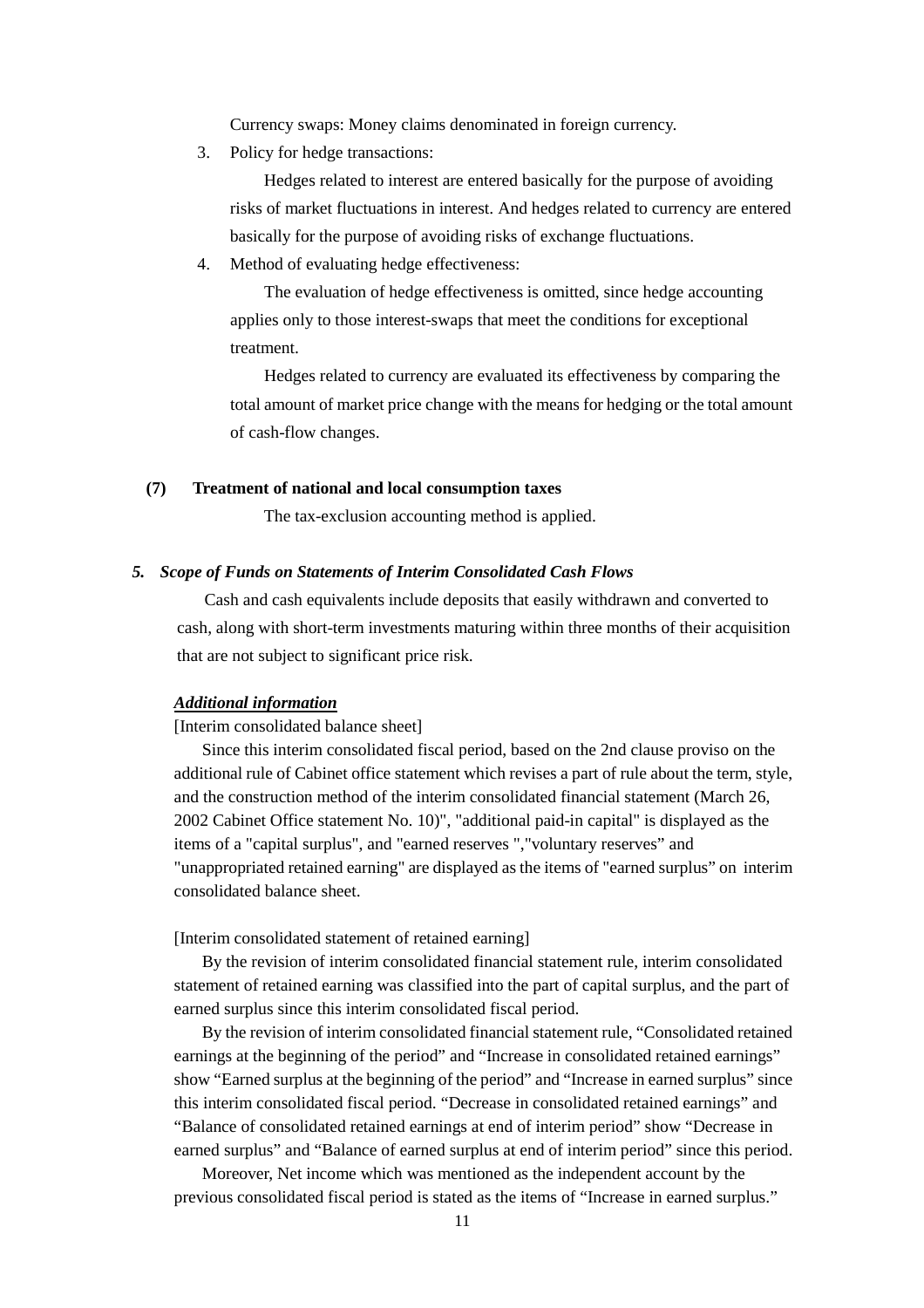# **Notes**

#### **[Interim Consolidated Balance Sheets]**

|                                                                  | September 30, 2002                                           | September 30, 2001          | March 31, 2002               |
|------------------------------------------------------------------|--------------------------------------------------------------|-----------------------------|------------------------------|
| 1. Accumulated depreciation of<br>property, plants and equipment | $\frac{1}{2}$ 59,187 million<br>$\frac{1}{2}$ 63,678 million |                             | $\frac{1}{2}$ 61,369 million |
| 2. Discounts on notes receivable                                 | $\frac{1}{2}$ 13 million                                     | $\frac{1}{2}$ 1,774 million | $\frac{1}{2}$ 1,435 million  |
| 3. Liabilities for guarantee, etc.                               |                                                              |                             |                              |
| Liabilities for guarantee                                        | $\frac{1}{2}$ 375 million                                    | $\frac{1}{2}$ 453 million   | $\frac{1}{2}$ 401 million    |
| Guarantee engagement, etc.                                       | $\frac{1}{2}$ 200 million<br>$\frac{1}{2}$ - million         |                             | $\frac{1}{2}$ - million      |
| 4. Contingent liabilities with                                   |                                                              |                             |                              |
| assumption<br>debt<br>to<br>respect                              | $\frac{1}{2}$ - million                                      | $\frac{1}{2}$ 5,057 million | $\frac{1}{2}$ - million      |
| contract of bonds                                                |                                                              |                             |                              |

#### **[Interim Consolidated Statements of Cash Flows]**

Decrease in convertible bonds by

1. The connection between cash and cash equivalents at end of the period and accounts of consolidated balance sheets

|                                                         | September 30, 2002<br>September 30, 2001 |                              | March 31, 2002               |  |
|---------------------------------------------------------|------------------------------------------|------------------------------|------------------------------|--|
|                                                         |                                          |                              |                              |  |
| Cash on hand and in banks                               | $\frac{1}{2}$ 54,414 million             | $\frac{1}{2}$ 35,174 million | $\frac{1}{2}$ 43,368 million |  |
| Short-term investments in securities                    | $\frac{1}{2}$ 6,844 million              | $\frac{1}{2}$ 8,761 million  | $\frac{1}{2}$ 9,137 million  |  |
| Short-term loans                                        | $\frac{1}{2}$ 234 million                | $\frac{1}{2}$ 4,218 million  | $\frac{1}{2}$ 4,214 million  |  |
| Total                                                   | $\frac{1}{2}$ 61,494 million             | ¥ 48,153 million             | ¥ 56,720 million             |  |
| Time deposit (over three months)                        | $-4$ 168 million                         | $-\frac{y}{x}$ million       | -¥498 million                |  |
| Short-term investments<br>in securities, except MMF     | $-\frac{1}{2}$ 899 million               | $-\frac{1}{2}$ 999 million   | $-\frac{1}{2}$ 999 million   |  |
| Short-term loans, except repurchase<br>agreement        | $-\frac{1}{2}$ 234 million               | $-\frac{1}{2}$ 215 million   | $-\frac{1}{2}$ 214 million   |  |
| Cash and cash equivalents                               | $\frac{1}{2}$ 60,191 million             | ¥ 46,939 million             | $\frac{1}{2}$ 55,007 million |  |
| 2. Significant non-capital transactions                 | September 30, 2002                       | September 30, 2001           | March 31, 2002               |  |
| Conversion of convertible bonds                         |                                          |                              |                              |  |
| Increase<br>in<br>common<br>stock<br>by<br>conversion   |                                          | $\frac{1}{2}$ 30 million     | $\frac{1}{2}$ 30 million     |  |
| Increase in additional paid-in capital<br>by conversion |                                          | $\frac{1}{2}$ 30 million     | $\frac{1}{2}$ 30 million     |  |

 $\frac{1}{2}$  conversion  $\frac{1}{2}$  conversion  $\frac{1}{2}$  conversion  $\frac{1}{2}$  following  $\frac{1}{2}$  following  $\frac{1}{2}$  following  $\frac{1}{2}$  following  $\frac{1}{2}$  following  $\frac{1}{2}$  following  $\frac{1}{2}$  following  $\frac{1}{2}$  followin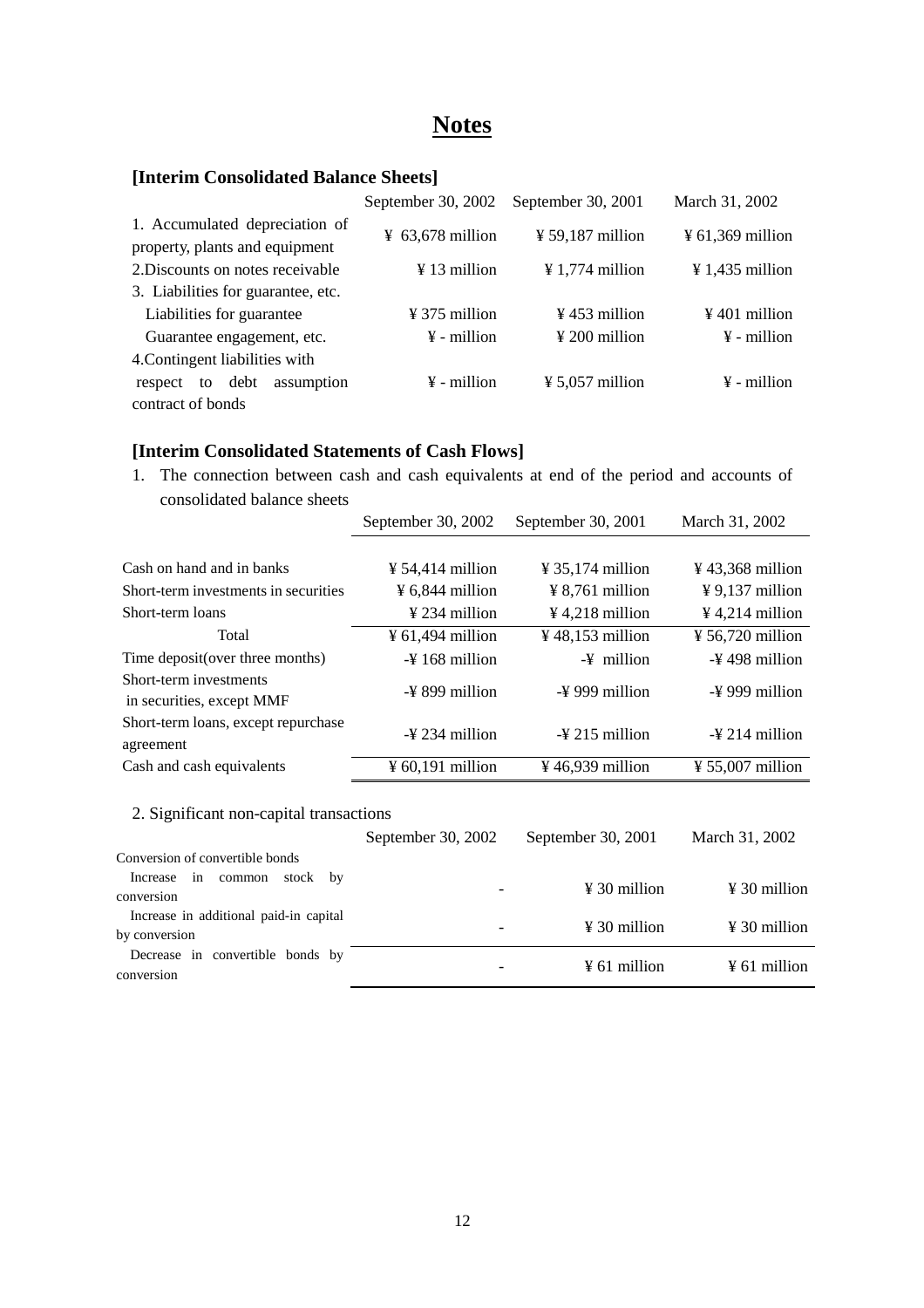#### [**Lease Transactions]**

- 1. Financial leases, except for lease agreements that stipulate the transfer of ownership of leased property to the lessee
- (1) Acquisition costs, accumulated depreciation and net leased property at end of period

|                                                                                               | September 30, 2002          | September 30, 2001          | March 31, 2002              |  |  |  |
|-----------------------------------------------------------------------------------------------|-----------------------------|-----------------------------|-----------------------------|--|--|--|
|                                                                                               | Machinery and               | Machinery and               | Machinery and               |  |  |  |
|                                                                                               | equipment                   | equipment                   | equipment                   |  |  |  |
| Acquisition costs                                                                             | ¥ 62 million                | ¥ 68 million                | ¥ 68 million                |  |  |  |
| Accumulated depreciation                                                                      | ¥45 million                 | ¥41 million                 | ¥46 million                 |  |  |  |
| Net leased property                                                                           | ¥16 million                 | ¥ 26 million                | $\frac{1}{2}$ 21 million    |  |  |  |
|                                                                                               |                             |                             |                             |  |  |  |
|                                                                                               | Other                       | Other                       | Other                       |  |  |  |
| Acquisition costs                                                                             | $\frac{1}{2}$ 3,016 million | $\frac{1}{2}$ ,983 million  | $\frac{1}{2}$ 3,141 million |  |  |  |
| Accumulated depreciation                                                                      | $\frac{1}{2}$ 1,614 million | $\frac{1}{256}$ million     | $\frac{1}{4}$ 1,410 million |  |  |  |
| Net leased property                                                                           | $\frac{1}{4}$ 1,402 million | $\frac{1}{2}$ 1,726 million | $\frac{1}{2}$ 1,731 million |  |  |  |
|                                                                                               |                             |                             |                             |  |  |  |
|                                                                                               | Intangible fixed            | Intangible fixed            | Intangible fixed            |  |  |  |
|                                                                                               | assets                      | assets                      | assets                      |  |  |  |
| Acquisition costs                                                                             | ¥ 71 million                | ¥ 71 million                | ¥ 71 million                |  |  |  |
| Accumulated amortization                                                                      | $\frac{1}{2}$ 26 million    | ¥ 12 million                | $\frac{1}{2}$ 19 million    |  |  |  |
| Net leased property                                                                           | ¥45 million                 | ¥ 59 million                | $\frac{1}{2}$ 52 million    |  |  |  |
|                                                                                               |                             |                             |                             |  |  |  |
|                                                                                               | Total                       | Total                       | Total                       |  |  |  |
| Acquisition costs                                                                             | $\frac{1}{2}$ 3,150 million | $\frac{1}{2}$ 3,123 million | $\frac{1}{2}$ 3,281 million |  |  |  |
| Accumulated depreciation                                                                      | $\frac{1}{2}$ 1,686 million | ¥ 1,310 million             | $\frac{1}{4}$ 1,476 million |  |  |  |
| Net leased property                                                                           | $\frac{1}{2}$ 1,463 million | $\frac{1}{2}$ 1,813 million | $\frac{1}{2}$ 1,805 million |  |  |  |
| Note: The amounts of acquisition costs and future minimum lease payments under finance leases |                             |                             |                             |  |  |  |

include the portion of imputed interest expense.

(2) Future minimum lease payments under finance leases

|                                                                                               | September 30, 2002          | September 30, 2001          | March 31, 2002              |
|-----------------------------------------------------------------------------------------------|-----------------------------|-----------------------------|-----------------------------|
| Due within one year                                                                           | $\frac{1}{2}$ 586 million   | $\frac{1}{2}$ 611 million   | $\frac{1}{2}$ 645 million   |
| Due after one year                                                                            | $\frac{1}{2}$ 876 million   | $\frac{1}{201}$ million     | $\frac{1}{2}$ 1,160 million |
| Total                                                                                         | $\frac{1}{2}$ 1,463 million | $\frac{1}{2}$ 1,813 million | $\frac{1}{2}$ 1,805 million |
| Note: The amounts of acquisition costs and future minimum lease payments under finance leases |                             |                             |                             |
| include the portion of imputed interest expense.                                              |                             |                             |                             |

(3) Lease payments and implied depreciation

|                | September 30, 2002 September 30, 2001 |                           | March 31, 2002            |
|----------------|---------------------------------------|---------------------------|---------------------------|
| Lease payments | $\angle 341$ million                  | $\angle 354$ million      | $\frac{1}{2}$ 697 million |
| Depreciation   | $\angle 341$ million                  | $\frac{1}{2}$ 354 million | $\frac{1}{2}$ 697 million |

#### (4) Depreciation

Depreciation was computed via the straight-line method.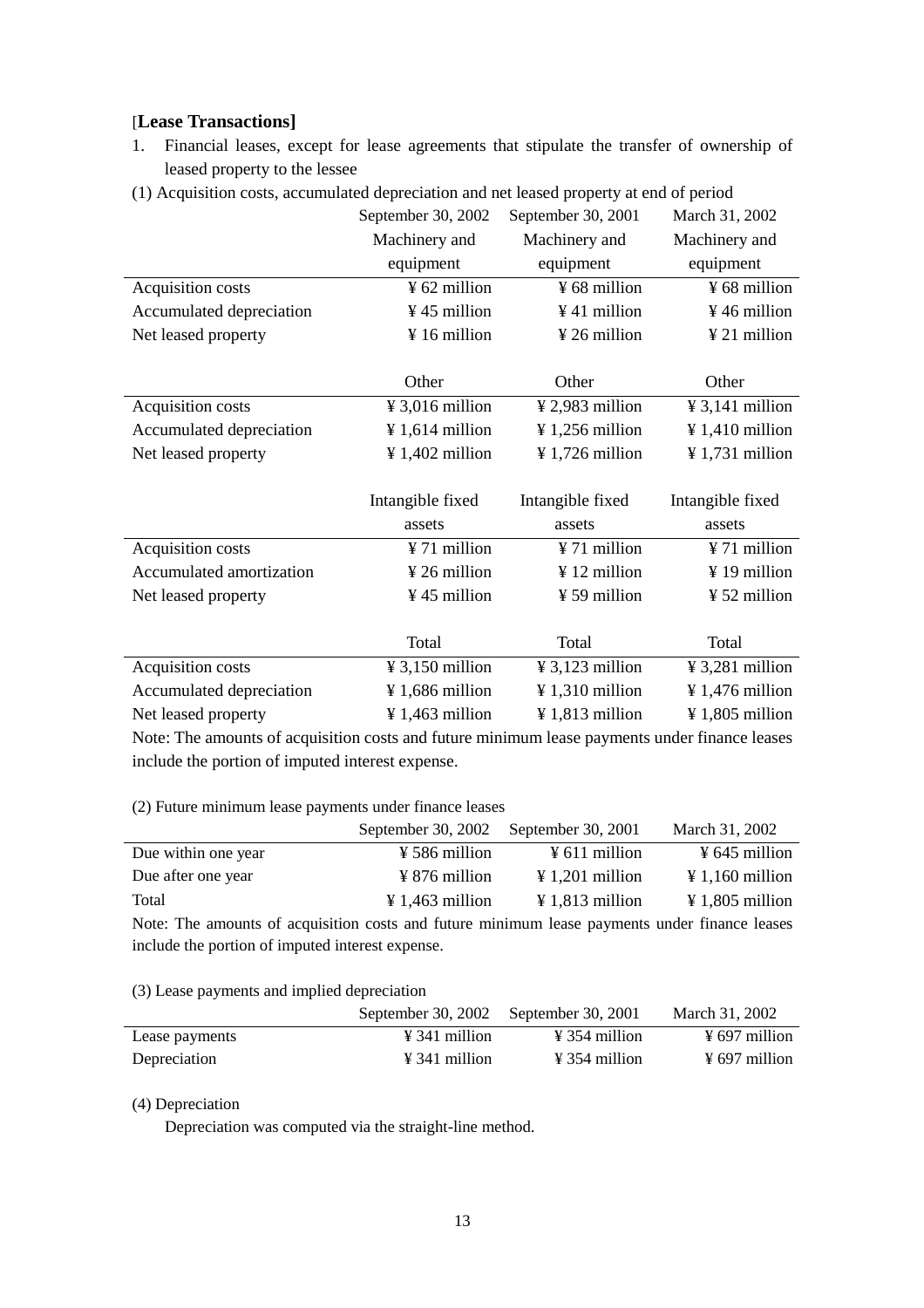#### 2. Transactions of operating leases

Future minimum lease payments under operating leases

|                     | September 30, 2002 September 30, 2001 |                             | March 31, 2002              |
|---------------------|---------------------------------------|-----------------------------|-----------------------------|
| Due within one year | $\frac{1}{2}$ 580 million             | $\frac{1}{2}$ 493 million   | $\frac{1}{2}$ 652 million   |
| Due after one year  | $\angle 1.915$ million                | $\angle 2.125$ million      | $\frac{1}{2}$ 2,343 million |
| Total               | $\angle 2.495$ million                | $\frac{1}{2}$ 2,618 million | $\frac{1}{2}$ 2,996 million |

#### **[Segment Information]**

#### (1) Industry Segment Information

 Given the fact that the sales, operating income and assets of the machinery parts segment amounted to more than 90 percent of total sales, total operating income and total assets of the Company and consolidated subsidiaries, it was not required that industry segment information be disclosed. The Company and consolidated subsidiaries were operating in one industry segment that being the production and sales of linear motion systems.

#### (2) Geographical Segment Information

The net sales of the Companies for the six months to September 30, 2002 and 2001, and the year ended March 31, 2002 classified by geographic segments are summarized as follows:

|                    | Japan  | America | Europe | Asia<br>and other | Total  | Elimination<br><b>or</b><br>corporate | Consolidated |
|--------------------|--------|---------|--------|-------------------|--------|---------------------------------------|--------------|
| Net sales:         |        |         |        |                   |        | assets                                |              |
|                    |        |         |        |                   |        |                                       |              |
| Customers          | 33,805 | 5.176   | 5,490  | 835               | 45,308 |                                       | 45,308       |
| Inter-segment      | 5,476  | 98      | 29     | -                 | 5,604  | (5,604)                               |              |
| Total              | 39,281 | 5.275   | 5,520  | 835               | 50.912 | (5.604)                               | 45,308       |
| Operating expenses | 36,543 | 5.906   | 6,323  | 801               | 49.575 | (6.021)                               | 43,554       |
| Operating income   | 2,737  | $-630$  | $-803$ | 33                | 1,337  | 417                                   | 1,754        |

[Six months to September 30, 2001] (Millions of yen)

|                    |        |         |           |                          |           | Elimination |              |
|--------------------|--------|---------|-----------|--------------------------|-----------|-------------|--------------|
|                    | Japan  | America | Europe    | Asia                     | Total     | or          | Consolidated |
|                    |        |         | and other |                          | corporate |             |              |
|                    |        |         |           |                          |           | assets      |              |
| Net sales:         |        |         |           |                          |           |             |              |
| <b>Customers</b>   | 35,961 | 6.807   | 7.608     | 1.005                    | 51,382    |             | 51,382       |
| Inter-segment      | 6.826  | 109     | 67        | $\overline{\phantom{0}}$ | 7.003     | (7,003)     |              |
| Total              | 42,788 | 6.916   | 7,675     | 1.005                    | 58,385    | (7,003)     | 51,382       |
| Operating expenses | 39,558 | 6,436   | 7.562     | 972                      | 54,530    | (7,060)     | 47,469       |
| Operating income   | 3,229  | 479     | 113       | 33                       | 3,855     | 57          | 3,912        |

(Millions of yen)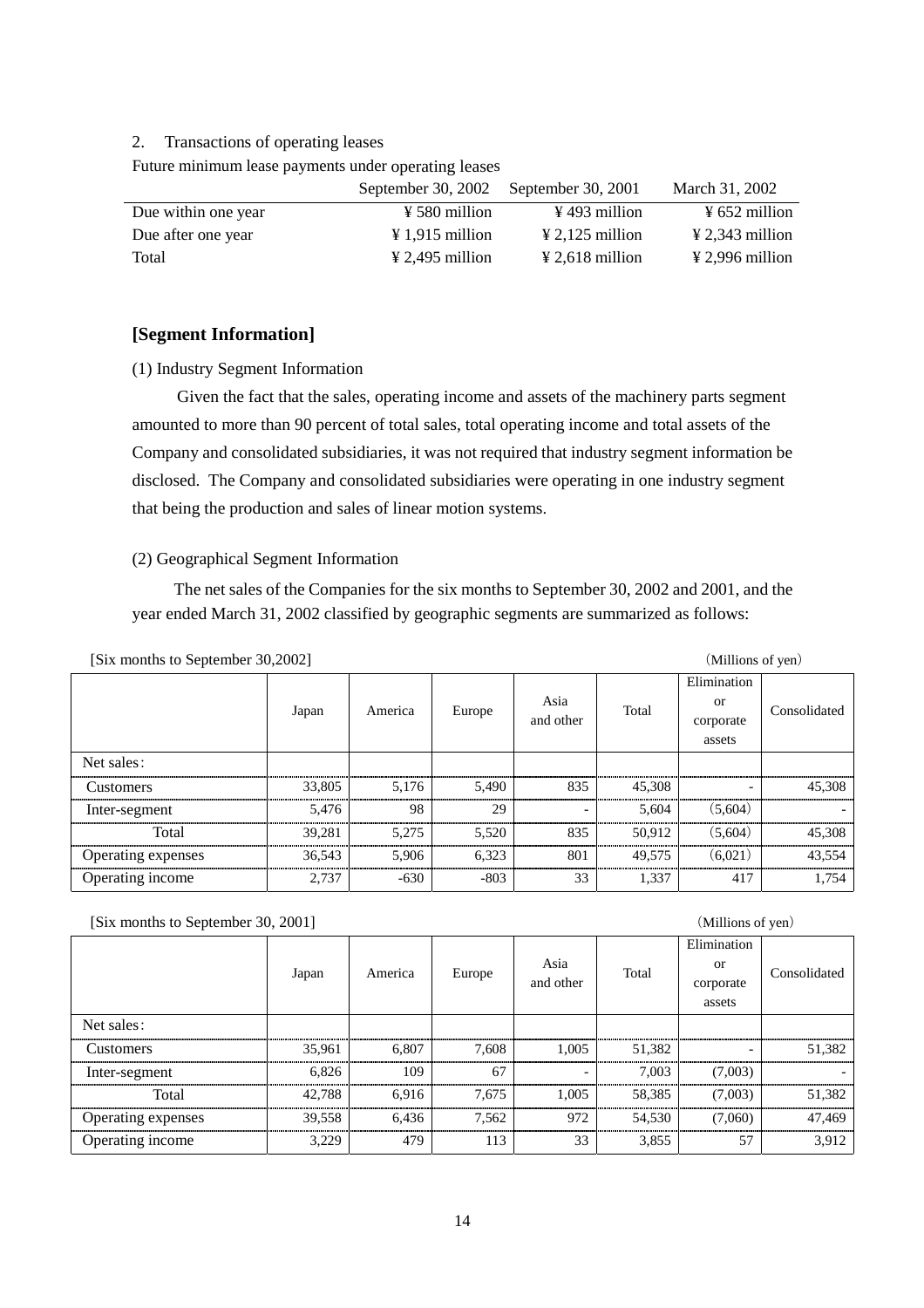#### [Year ended March 31, 2002] (Millions of yen)

|                    | Japan  | America | Europe | Asia<br>and other | Total   | Elimination<br>or<br>corporate<br>assets | Consolidated |
|--------------------|--------|---------|--------|-------------------|---------|------------------------------------------|--------------|
| Net sales:         |        |         |        |                   |         |                                          |              |
| Customers          | 63,315 | 11,632  | 12.726 | 1.665             | 89,340  |                                          | 89,340       |
| Inter-segment      | 11.396 | 190     | 129    |                   | 11.716  | (11,716)                                 |              |
| Total              | 74.711 | 11.822  | 12,856 | 1.665             | 101,056 | (11,716)                                 | 89,340       |
| Operating expenses | 72,058 | 11.876  | 13,641 | 1.672             | 99.248  | (12,084)                                 | 87,163       |
| Operating income   | 2,653  | $-54$   | $-785$ | -6                | 1,807   | 368                                      | 2,176        |

(3) Export Sales and Sales by Overseas Subsidiaries

The overseas sales of the Companies (referring to the amounts of exports made by Company plus sales by overseas consolidated subsidiaries) for the six months to September 30, 2002 and 2001, and the year ended March 31, 2002 were summarized as follows:

|                                                             | Millions of yen                  |        |          |        |  |  |
|-------------------------------------------------------------|----------------------------------|--------|----------|--------|--|--|
|                                                             | Six months to September 30, 2002 |        |          |        |  |  |
|                                                             |                                  |        | Asia and |        |  |  |
|                                                             | America                          | Europe | Other    | Total  |  |  |
| Overseas sales                                              | 5,191                            | 5,485  | 3,725    | 14,401 |  |  |
| Consolidated net sales                                      |                                  |        |          | 45,308 |  |  |
| Overseas sales as a percentage of<br>consolidated net sales | 11.5%                            | 12.1%  | 8.2%     | 31.8%  |  |  |
|                                                             |                                  |        |          |        |  |  |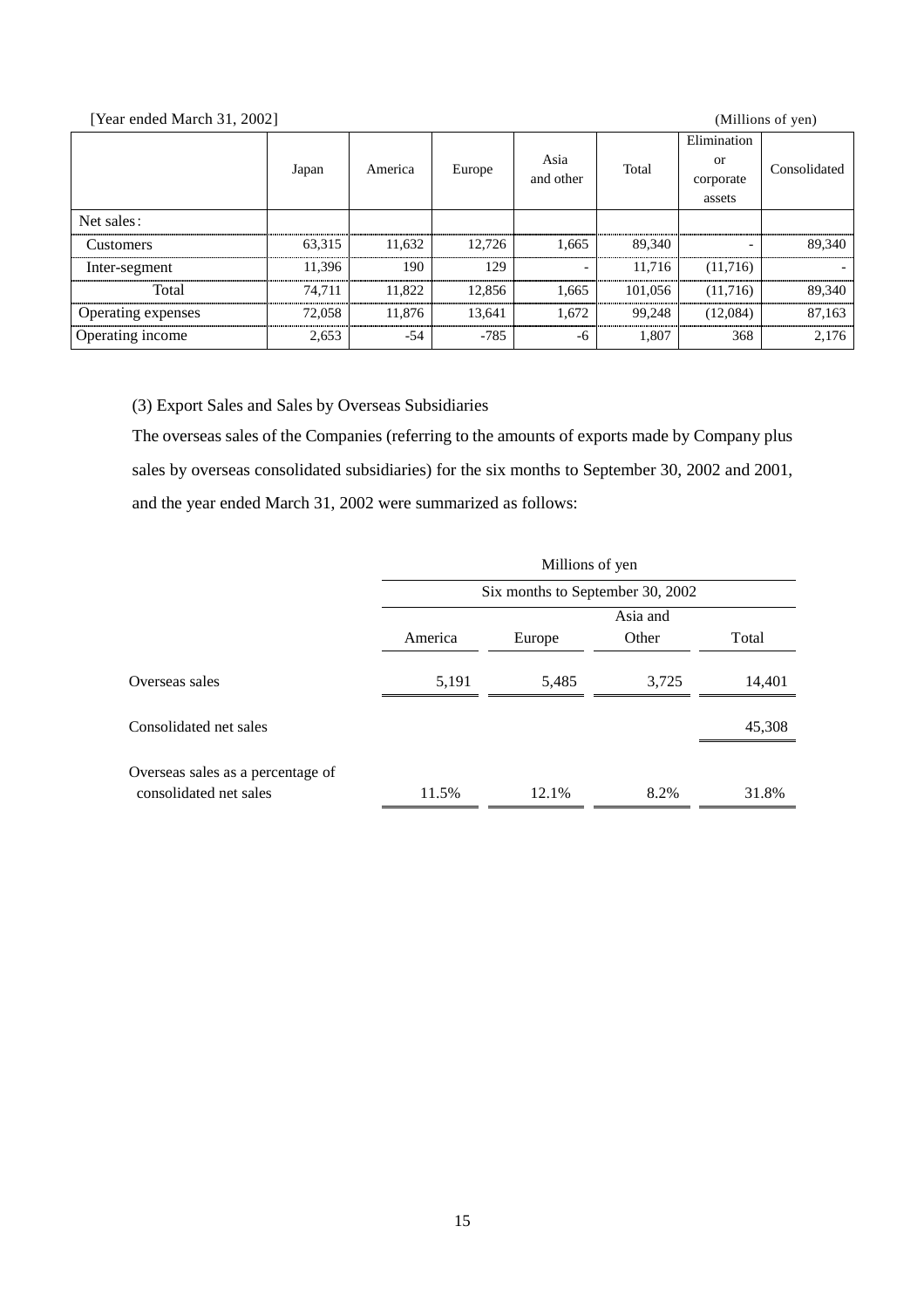|                                                             |         | Millions of yen                  |                   |        |  |  |  |
|-------------------------------------------------------------|---------|----------------------------------|-------------------|--------|--|--|--|
|                                                             |         | Six months to September 30, 2001 |                   |        |  |  |  |
|                                                             | America | Europe                           | Asia and<br>Other | Total  |  |  |  |
| Overseas sales                                              | 6,790   | 7,646                            | 2,849             | 17,287 |  |  |  |
| Consolidated net sales                                      |         |                                  |                   | 51,382 |  |  |  |
| Overseas sales as a percentage of<br>consolidated net sales | 13.2 %  | 14.9%                            | 5.5 %             | 33.6%  |  |  |  |
|                                                             |         | Millions of yen                  |                   |        |  |  |  |
|                                                             |         | Year Ended March 31, 2002        |                   |        |  |  |  |
|                                                             | America | Europe                           | Asia and<br>Other | Total  |  |  |  |
| Overseas sales                                              | 11,629  | 12,863                           | 5,203             | 29,695 |  |  |  |
| Consolidated net sales                                      |         |                                  |                   | 89,340 |  |  |  |
| Overseas sales as a percentage of                           |         |                                  |                   |        |  |  |  |
| consolidated net sales                                      | 13.0%   | 14.4 %                           | 5.8%              | 33.2%  |  |  |  |

Note:

1. Classification of countries and regions is based on level of geographical proximity.

2. The main countries and regions belonging to each classification were as follows: America: United States, etc. Europe: Germany, United Kingdom, the Netherlands, etc. Asia and other: South Korea, Taiwan, etc.

16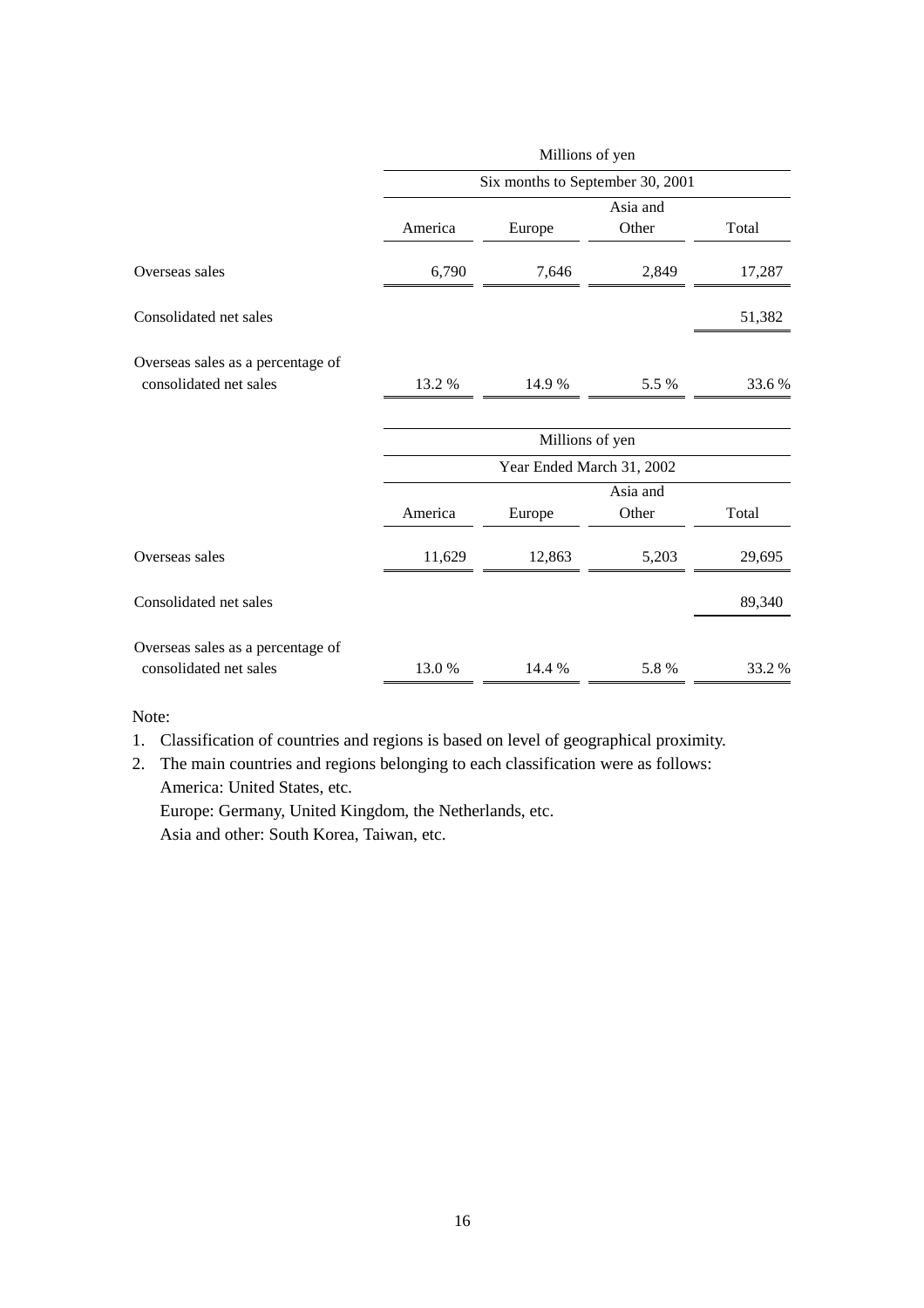#### **[Investments in securities]**

#### **As of September 30, 2002**

1. Market value available in other investment securities was as follows:

|                                  | Millions of yen |                           |             |
|----------------------------------|-----------------|---------------------------|-------------|
|                                  | Acquisition     | Carried<br>Net unrealized |             |
|                                  | Cost            | Amount                    | gain (loss) |
| Other investments in securities: |                 |                           |             |
| Equity                           | 3,026           | 2,757                     | $-269$      |
| Other                            | 15              | 20                        | 4           |
| Total                            | 3,041           | 2,777                     | -264        |

Besides the above, in this interim consolidated fiscal period, the amount of money which deducted the tax effect amount equivalent of the difference 34 million yen concerning market value of the investment share to investment partnership, included in "Valuation adjustment for other marketable securities" on interim consolidated balance sheet

2. Market value unavailable in investment securities was as follows:

|                                            | Millions of yen |         |
|--------------------------------------------|-----------------|---------|
|                                            | Carried amount  | Summary |
| Other investment in securities             |                 |         |
| Money management funds (MMF)               | 2,507           |         |
| Free financial funds                       | 3,309           |         |
| Discount financial bonds                   | 899             |         |
| Unlisted equities (excluding OTC equities) | 175             |         |
| Unlisted foreign bonds                     | 1,500           |         |
| Unlisted foreign mutual funds              | 131             |         |

#### **As of September 30, 2001**

1. Market value available in other investment securities was as follows:

|                                  | Millions of yen        |        |                |
|----------------------------------|------------------------|--------|----------------|
|                                  | Acquisition<br>Carried |        | Net unrealized |
|                                  | Cost                   | amount | gain (loss)    |
| Other investments in securities: |                        |        |                |
| Equity                           | 3,854                  | 3,049  | $-804$         |
| Other                            | 275                    | 296    | 2 <sub>1</sub> |
| Total                            | 4,129                  | 3,346  | $-783$         |

2. As of September 30, 2001, market value unavailable in investment securities was as follows:

|                                            | Millions of yen |         |  |
|--------------------------------------------|-----------------|---------|--|
|                                            | Carried amount  | Summary |  |
| Other investment in securities             |                 |         |  |
| Money management funds                     | 5,189           |         |  |
| Free financial funds                       | 1,810           |         |  |
| Mid-term national bond funds               | 201             |         |  |
| Discount financial bonds                   | 999             |         |  |
| Unlisted equities (excluding OTC equities) | 107             |         |  |
| Unlisted foreign bonds                     | 1,500           |         |  |
| Unlisted foreign mutual funds              | 561             |         |  |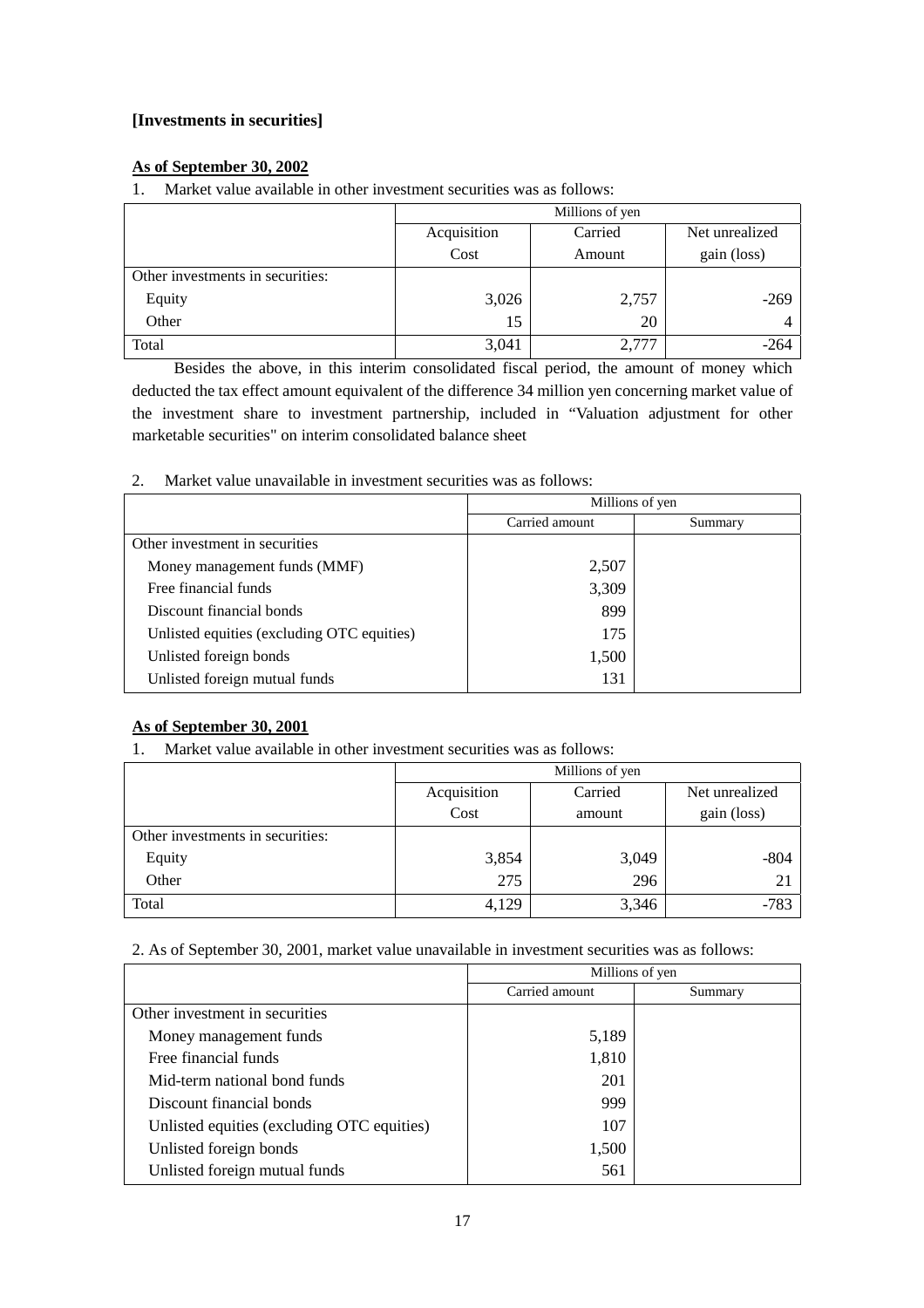#### **As of March 31, 2002**

1. Market value available in other investment securities was as follows:

|                                  | Millions of yen        |        |                |
|----------------------------------|------------------------|--------|----------------|
|                                  | Acquisition<br>Carried |        | Net unrealized |
|                                  | cost                   | amount | gain (loss)    |
| Other investments in securities: |                        |        |                |
| Equity                           | 3,105                  | 2,775  | $-330$         |
| Other                            | 19                     | 28     |                |
| Total                            | 3,125                  | 2,803  | $-321$         |

2. As of March 31, 2002, market value unavailable in investment securities was as follows:

|                                            |                 | (Millions of yen) |
|--------------------------------------------|-----------------|-------------------|
|                                            | Millions of yen |                   |
|                                            | Carried amount  | Summary           |
| Other investment in securities             |                 |                   |
| Money management funds                     | 2,506           |                   |
| Free financial funds                       | 3,811           |                   |
| <b>Commercial Papers</b>                   | 999             |                   |
| Discount financial bonds                   | 999             |                   |
| Unlisted equities (excluding OTC equities) | 175             |                   |
| Unlisted foreign bonds                     | 1,500           |                   |
| Unlisted foreign mutual funds              | 819             |                   |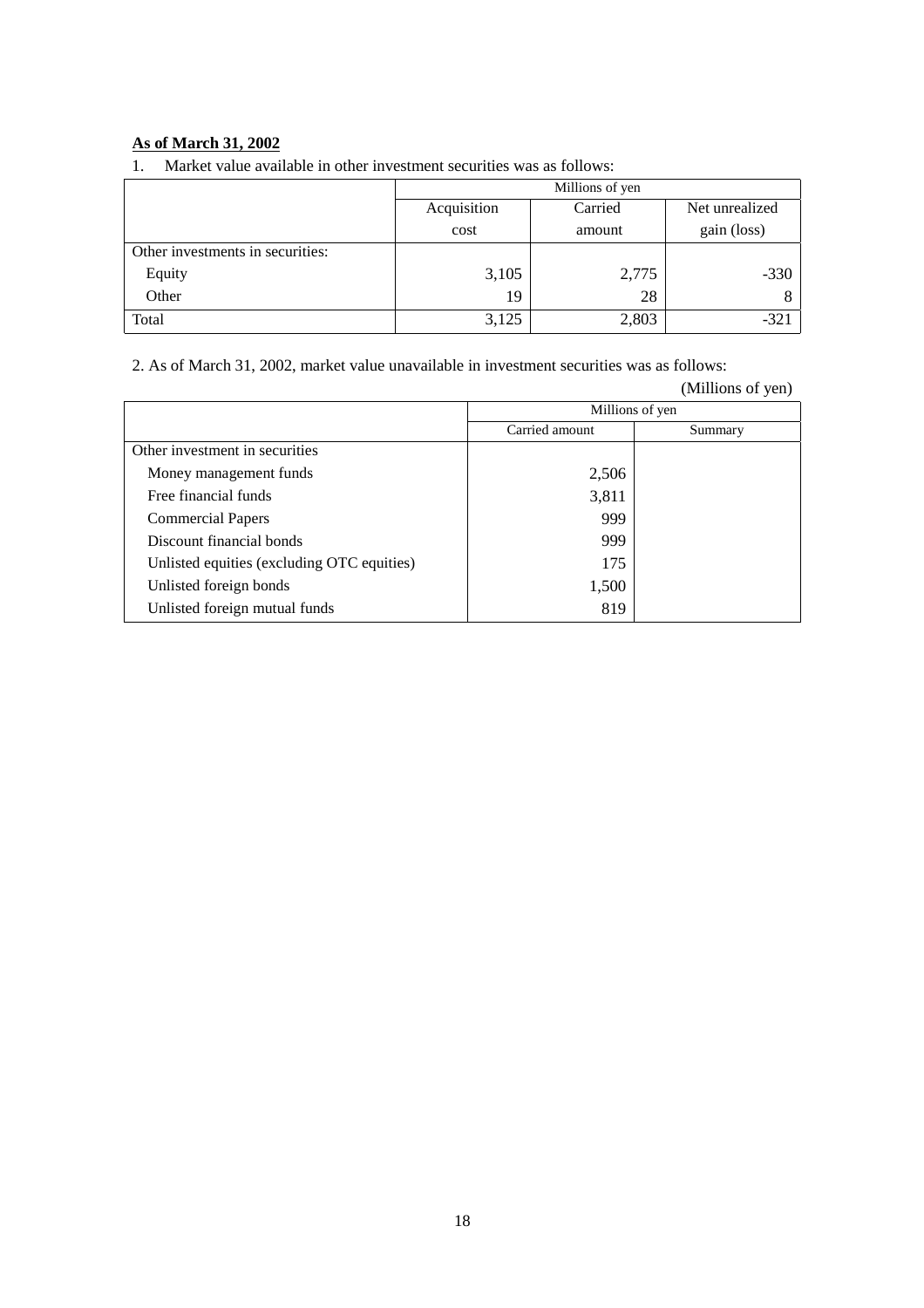#### **Excerpt translation**

# **THK**

# *Interim Non-Consolidated Financial Statement for Fiscal 2002*

November 18, 2002

| Company name   | THK CO., LTD. (Listed on TSE)                                                |
|----------------|------------------------------------------------------------------------------|
| Code number    | 6481                                                                         |
| Head Office    | 3-11-6 Nishi-Gotanda, Shinagawa-ku, Tokyo                                    |
| Representative | Akihiro Teramachi, president and CEO                                         |
| Contact        | Kohtaro Yoshihara, Director / General Manager, Corporate Strategy Department |
| Tel            | 81-3-5434-0300                                                               |

Date of board meeting for consolidated financial settlement November 18, 2002 Interim cash dividends applicable Beginning date of payment for interim cash dividends December 9, 2002 Adoption of Unit stock system applicable 1unit 100 shares

#### **I. Financial performance for the six months to September 30, 2002**

(1) Operation results Unit Millions of yen, yen, %

Note: Any fractional sum less than a million yen is discarded.

|                      | September 30,  | September 30,  | March 31, |
|----------------------|----------------|----------------|-----------|
|                      | 2002           | 2001           | 2002      |
| Net sales            | $35,724(-7.7)$ | 38,688 (-33.2) | 67,344    |
| Operating income     | $2,716(-10.7)$ | $3,039(-71.3)$ | 2,584     |
| Ordinary income      | $2,796(-7.3)$  | $3,015(-69.5)$ | 2,940     |
| Net income           | 1,522(16.1)    | $1,310(-76.0)$ | 387       |
| Net income per share | 12.75          | 10.98          | 3.25      |

Note:

1. Average number of shares during the period ended:

September 30, 2002 119,359,860 shares September 30, 2001 119,350,156 shares March 31, 2002 119,355,598 shares

2. Change in accounting policy: Not applicable

3. Figures in parentheses (net sales, operating income, ordinary income and net income) represent changes in percentages from the previous period.

#### (2) Cash dividends(Unit yen

|      |                         |       | September 30,2002 | September 30, 2001 | March 31, 2002   |
|------|-------------------------|-------|-------------------|--------------------|------------------|
| Cash | dividends per           | share | Interim $7.50$    | Interim $7.50$     |                  |
|      | applicable for the year |       |                   |                    | Year end $15.00$ |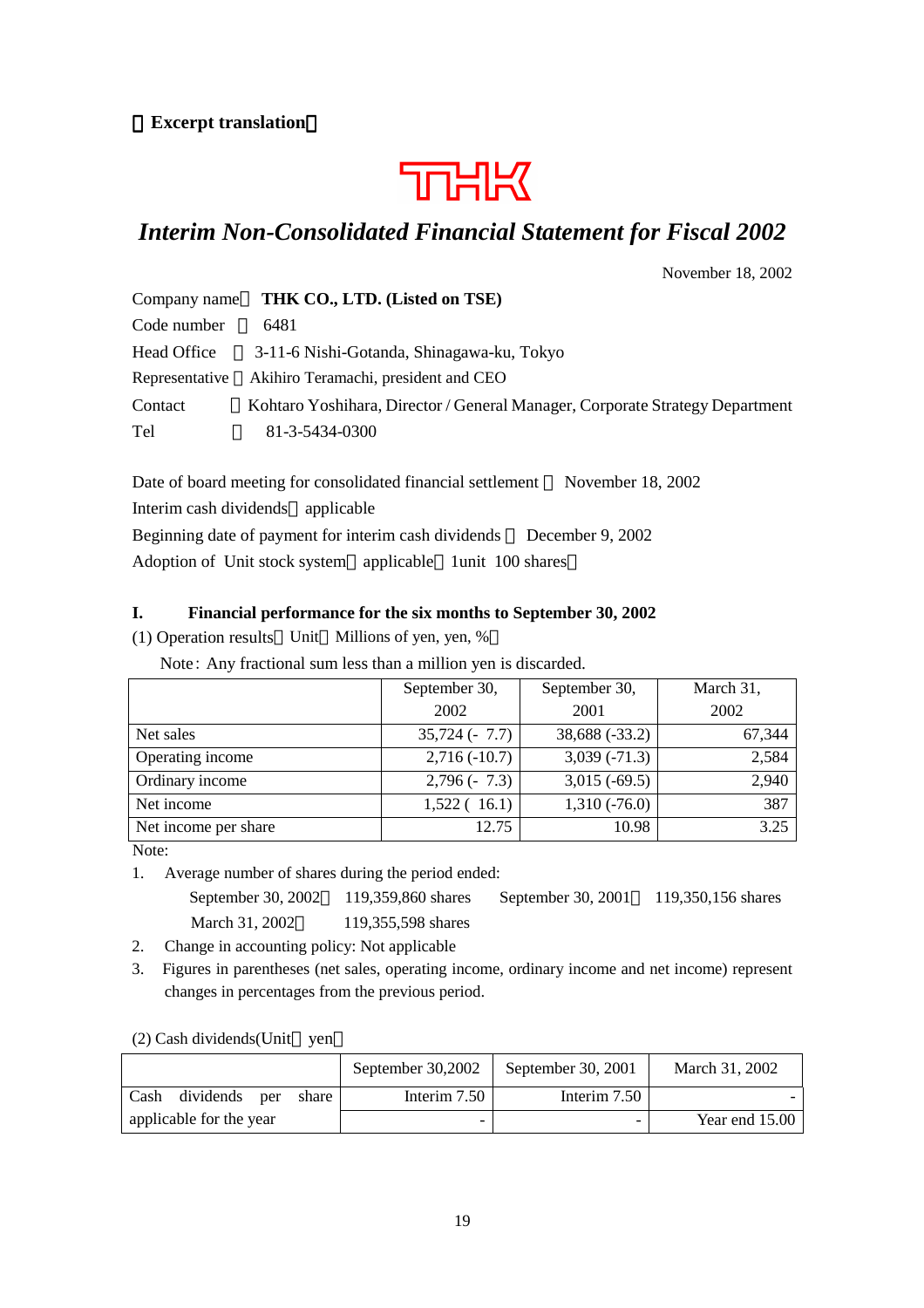#### (3) Finance position(Unit Millions of yen, yen

|                                      | September 30,<br>2002 | September 30,<br>2001 | March 31,<br>2002 |
|--------------------------------------|-----------------------|-----------------------|-------------------|
| Total assets                         | 169,636               | 158,427               | 165,865           |
| Total shareholders' equity           | 97,151                | 98,028                | 96,476            |
| Equity ratio                         | 57.3                  | 61.9                  | 58.2              |
| Total shareholders' equity per share | 813.95                | 821.26                | 808.27            |

Note:

Number of shares of common stock at the period ended:

September 30, 2002 119,358,410 shares September 30, 2001 119,362,996 shares March 31, 2002 119,361,210 shares Number of shares of treasury stock at the period ended:

| September 30, 2002 | 4,608 shares | September 30, 2001 $22$ shares |  |
|--------------------|--------------|--------------------------------|--|
| March 31, 2002     | 1,808 shares |                                |  |

#### **II. Forecast of financial performance for the year ending March 31, 2003**

Unit Millions of yen, yen

|                                            | For the year ending March 31, 2003 |
|--------------------------------------------|------------------------------------|
| Net sales                                  | 74,000                             |
| Operating income                           | 6,500                              |
| Ordinary income                            | 6,400                              |
| Net income                                 | 3,500                              |
| Cash dividends per share for the half-year | Year end 7.50                      |
| Cash dividends per share for the full year | 15.00                              |

Reference: Forecast net income per share (for the full year), ¥ 29.32

#### *\*CAUTION: FORECAST STATEMENTS*

Note: This document contains forecast statements based on the assumptions and beliefs of the Company's management in light of information currently available.

Such statements involve uncertainties and have risks of volatility that would result from the Company's operations in the future, as well as from changes in the domestic and international environments. Therefore, the Company cannot guarantee the accuracy of such statements and wishes to caution readers that actual operational and financial results may differ from such statements.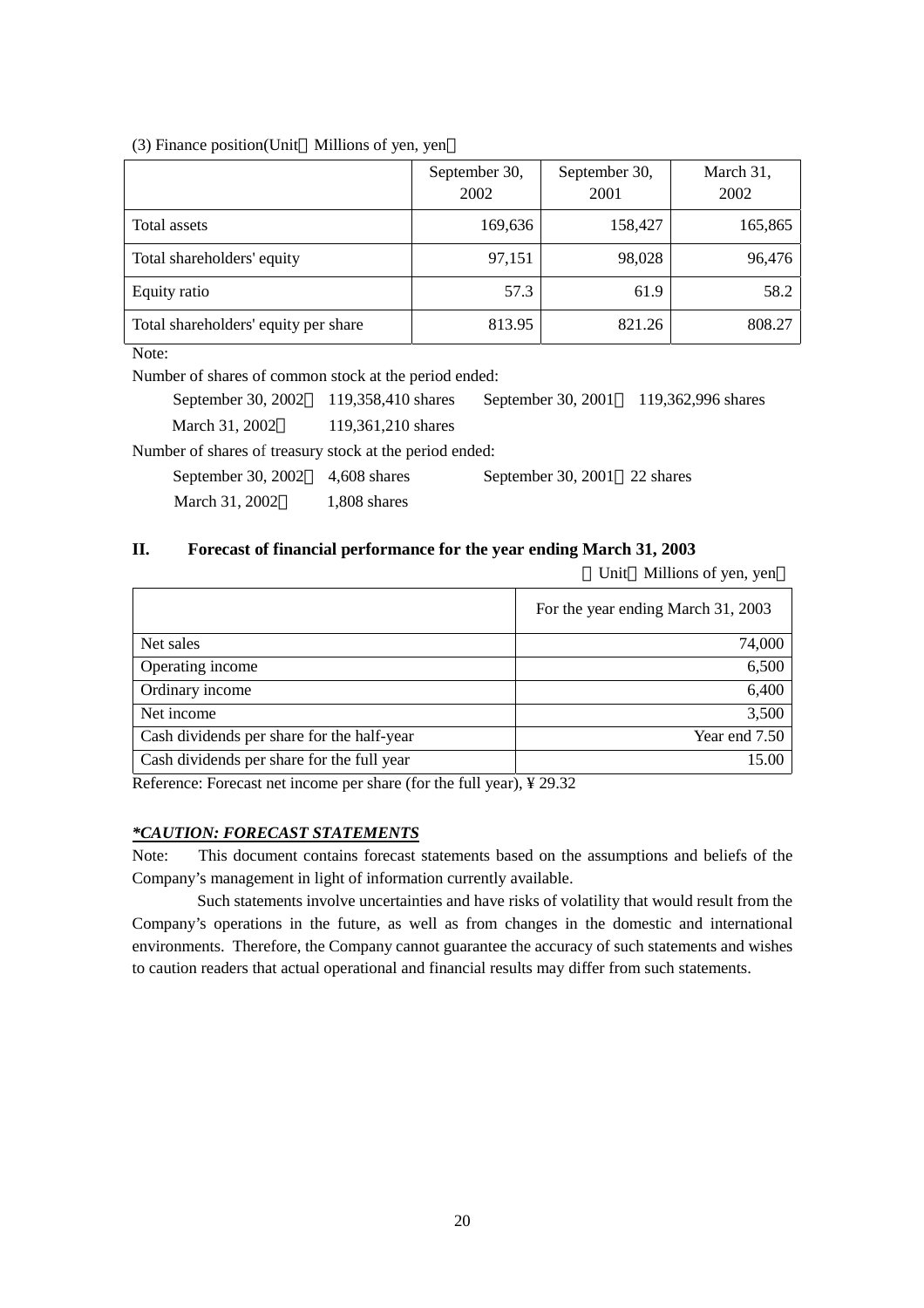# *Interim Non-Consolidated Balance Sheets*

As of September 30, 2002 and 2001, and March 31, 2002

(Unit Millions of yen, %)

|                                      | September 30, |       | September 30,   |       | March 31, |         |
|--------------------------------------|---------------|-------|-----------------|-------|-----------|---------|
|                                      | 2002          |       | 2001            |       | 2002      |         |
| <b>Assets</b>                        |               |       |                 |       |           |         |
| Current assets:                      |               |       |                 |       |           |         |
| Cash and time deposits               | 47,305        |       | 24,648          |       | 39,101    |         |
| Notes receivable                     | 12,263        |       | 13,688          |       | 9,042     |         |
| Accounts receivable-trade            | 16,639        |       | 15,675          |       | 13,569    |         |
| Short-term investments in securities | 6,716         |       | 7,999           |       | 8,317     |         |
| Inventories                          | 15,988        |       | 17,695          |       | 15,970    |         |
| Deferred tax assets                  | 715           |       | 370             |       | 957       |         |
| Short-term loans                     | 2,567         |       | 5,288           |       | 5,891     |         |
| Other                                | 721           |       | 1,983           |       | 5,561     |         |
| Less: Allowance for bad debts        | $-209$        |       | $-216$          |       | $-205$    |         |
| Total current assets                 | 102,708       | 60.6  | 87,133          | 55.0  | 98,207    | 59.2    |
| Fixed assets:                        |               |       |                 |       |           |         |
| Tangible fixed assets:               | 32,207        | 19.0  | 34,262          | 21.6  | 33,245    | 20.0    |
| Buildings and structures             | 9,459         |       | 9,970           |       | 9,716     |         |
| Machinery, equipment, and other      | 12,046        |       | 13,277          |       | 12,766    |         |
| Land                                 | 9,169         |       | 9,222           |       | 9,222     |         |
| Other                                | 1,531         |       | 1,792           |       | 1,540     |         |
| Intangible fixed assets:             | 2,118         | 1.2   | 2,722           | 1.7   | 2,416     | 1.5     |
| Investments and other:               | 32,593        | 19.2  | 34,279          | 21.7  | 31,976    | 19.3    |
| Long-term investments in securities  | 4,402         |       | 4,896           |       | 4,426     |         |
| Investment in share of subsidiaries  | 12,401        |       | 13,005          |       | 11,580    |         |
| Investment in subsidiaries           | 5,506         |       | 5,506           |       | 5,506     |         |
| Deferred tax assets                  | 2,258         |       | 1,954           |       | 2,365     |         |
| Other                                | 8,610         |       | 9,464           |       | 8,698     |         |
| Less: Allowance for bad debts        | $-586$        |       | $-547$          |       | $-601$    |         |
| Total fixed assets                   | 66,919        | 39.4  | 71,264          | 45.0  | 67,638    | 40.8    |
| Deferred assets:                     |               |       |                 |       |           |         |
| Bond discount                        | $\,$ 8 $\,$   |       | 29              |       | 19        |         |
| Total deferred assets                | 8             | 0.0   | $\overline{29}$ | 0.0   | 19        | $0.0\,$ |
| Total assets                         | 169,636       | 100.0 | 158,427         | 100.0 | 165,865   | 100.0   |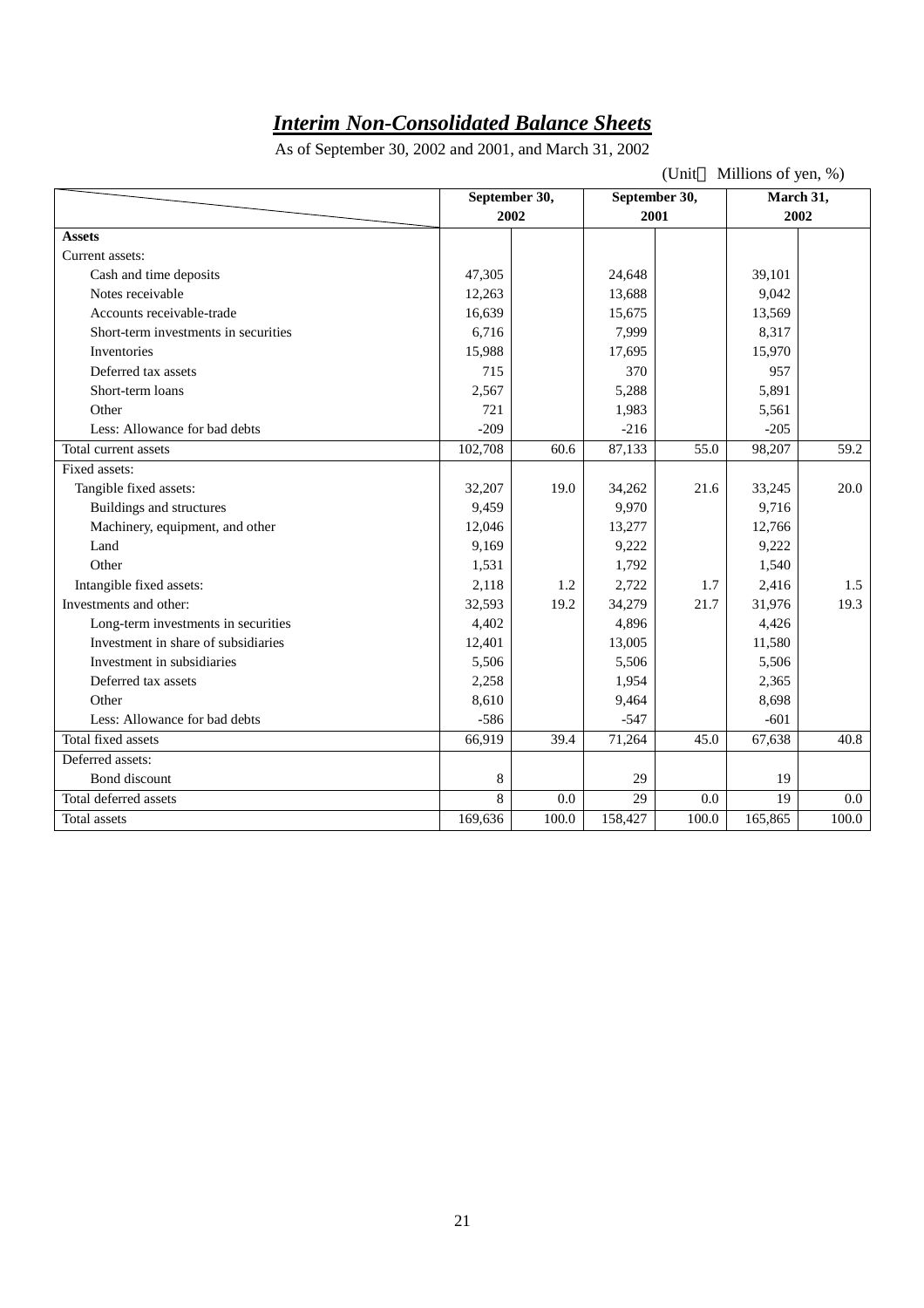## *Interim Non-Consolidated Balance Sheets*

As of September 30, 2002 and 2001, and March 31, 2002

(Unit Millions of yen, %) **September 30, 2002 September 30, 2001 March 31, 2002 Liabilities** Current liabilities: Notes payable 2,015 7,015 Accounts payable-trade  $9,934$   $3,532$  3,532 Short-term debt 3,990 3,990 3,990 3,990 3,990 3,990 3,990 3,990 3,990 3,990 3,990 3,990 3,990 3,990 3,990 3,990 3,990 3,990 3,990 3,990 3,990 3,990 3,990 3,990 3,990 3,990 3,990 3,990 3,990 3,990 3,990 3,990 3,990 3,990 3, Current portion of long-term debt  $2,826$   $5,088$  4,103 Current portion of bonds  $\begin{vmatrix} 11,000 \\ 11,000 \end{vmatrix}$  - 8,000 Current portion of Convertible bonds 13,905 Corporate income taxes payable and other 786 786 312 Accrued bonus  $1,070$  1,  $1,122$  1,  $1,122$  1,  $0.28$ Accounts payable-equipment and other 1,088 15 Other 2,345 2,345 Total current liabilities 52,432 30.9 27,412 17.3 30,856 18.6 Non-current liabilities: Bonds 15,000 11,000 13,000 15,000 11,000 18,000 Convertible bonds 13,905 13,905 Long-term debt 2,667 5,444 3,951 Allowance for retirement and severance benefits  $1,208$  1,208 1,147 1,147 1,147 Allowance for directors' and auditors' retirement benefits 1,163 1,469 1,512 Other 12 20 16 Total non-current liabilities 20,052 11.8 32,987 20.8 38,532 23.2 Total liabilities 1.1.8 (1.1.8 and 1.8 and 1.8 and 1.8 and 1.8 and 1.8 and 1.8 and 1.8 and 1.8 and 1.8 and 1.8 **Shareholders' equity:** Common stock 13.9 Additional paid-in capital 18.7 (18.7 and 20.962 19.6 18.7 and 20.962 19.6 18.7 and 20.962 19.6 18.7 Earned reserve - - 1,958 1.2 1,958 1.2 Surplus 24.5 Voluntary reserve 4 1 200 and 200 and 200 and 39,298 39,298 39,298 Unappropriate retained earnings - - 3.160 1,342 Valuation adjustment for marketable securities  $-458$   $-0.3$   $-187$   $-0.1$ Treasury stocks  $-0$  -0.0  $-3$  -0.0  $-3$  -0.0 **Total shareholders' equity**  $\qquad \qquad - \qquad - \qquad \qquad - \qquad \qquad - \qquad \qquad 98,028 \qquad \qquad 61.9 \qquad \qquad 96,476 \qquad \qquad 58.2$ **Shareholders' equity:** Common stock 23,106 13.6 Capital Surplus 30,962 18.3 - - - - Additional paid-in capital 29,574 - - - - Additional paid-in capital-other  $\begin{vmatrix} 1,387 & - & - & - \end{vmatrix}$  -  $\begin{vmatrix} 1,387 & - & - \end{vmatrix}$ Earned surplus  $\begin{vmatrix} 43,226 & 25.5 & - \end{vmatrix}$  -  $\begin{vmatrix} -1 & -1 & - \end{vmatrix}$ Earned reserve 1.958 - - - - Voluntary reserve  $\begin{vmatrix} 37,426 \end{vmatrix}$   $\begin{vmatrix} -1 & -1 \end{vmatrix}$  -Unappropriate retained earnings 3,841 - - - - Valuation adjustment for marketable securities  $\begin{vmatrix} -133 & -0.1 & -1 \end{vmatrix}$  -1 - -Treasury stocks  $\begin{vmatrix} 10 & -10 & -0.0 & -1 \end{vmatrix}$  -  $\begin{vmatrix} -1 & -1 & -1 \end{vmatrix}$  -**Total shareholders' equity** 97,151 57.3 - - - - **Total liabilities and shareholders' Equity** 169,636 100.0 158,427 100.0 165,865 100.0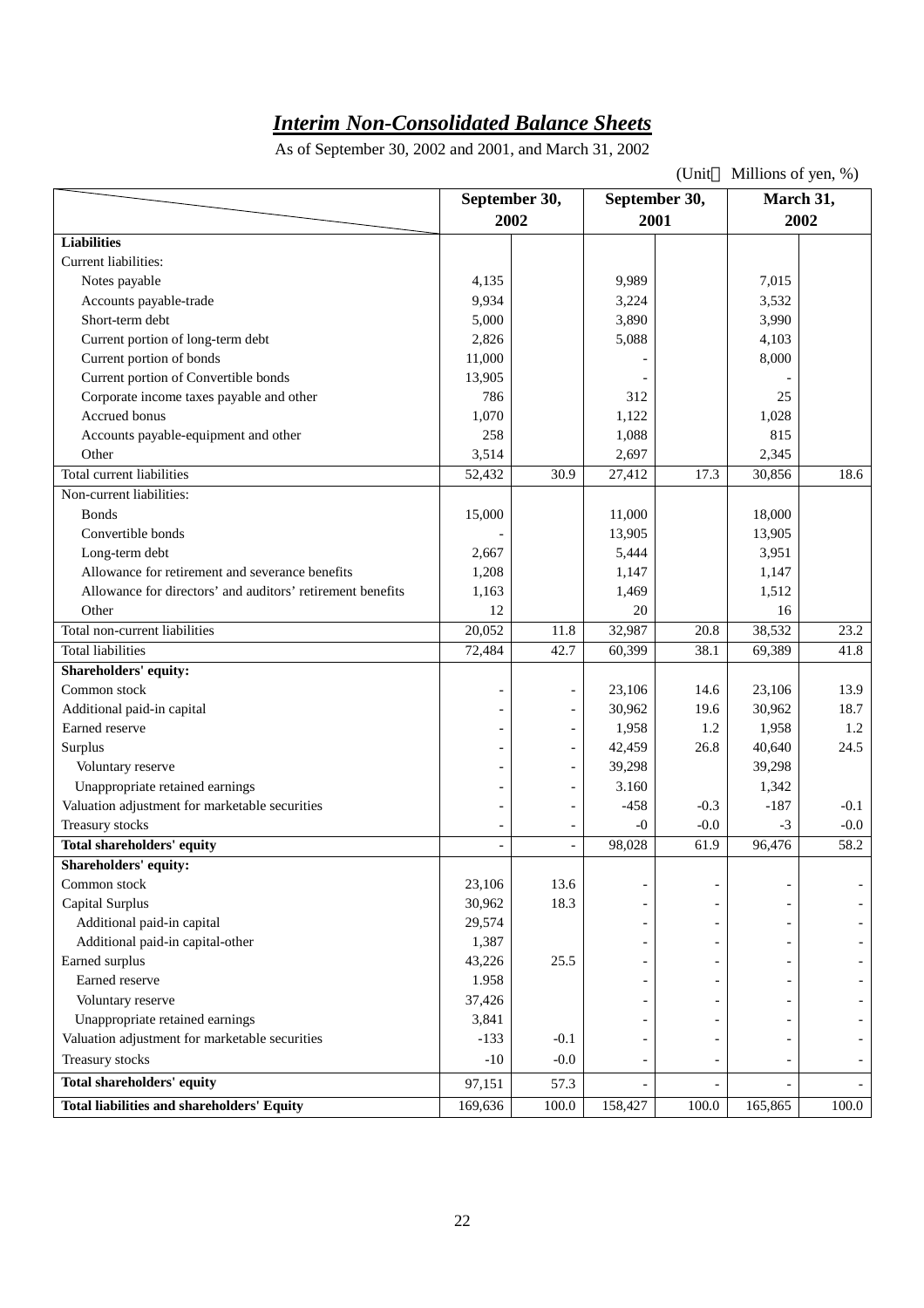# *Interim Non-Consolidated Statements of Income*

For Six Months to September 30, 2002 and 2001, and Years Ended March 31, 2002

| (Unit) | Millions of yen, %) |
|--------|---------------------|
|        |                     |

|                                                                 |        | September 30, |        | September 30, | March 31, |        |
|-----------------------------------------------------------------|--------|---------------|--------|---------------|-----------|--------|
|                                                                 | 2002   |               |        | 2001          |           | 2002   |
| Net sales                                                       | 35,724 | 100.0         | 38,688 | 100.0         | 67,344    | 100.0  |
| Cost of sales                                                   | 25,888 | 72.5          | 28,098 | 72.6          | 49,981    | 74.2   |
| Gross profit                                                    | 9,836  | 27.5          | 10,590 | 27.4          | 17,363    | 25.8   |
| Sales, general and administrative expenses                      | 7,120  | 19,9          | 7,550  | 19.5          | 14,778    | 22.0   |
| Operating income                                                | 2,716  | 7.6           | 3,039  | 7.9           | 2,584     | 3.8    |
| Non-operating income:                                           | 497    | 1.4           | 525    | 1.3           | 1,499     | 2.3    |
| Interest and dividend income                                    | 110    |               | 140    |               | 224       |        |
| Foreign exchange gain                                           | 14     |               | 103    |               | 765       |        |
| Other income                                                    | 372    |               | 281    |               | 509       |        |
| Non-operating expenses:                                         | 417    | 1.2           | 550    | 1.4           | 1,143     | 1.7    |
| Interest expenses                                               | 86     |               | 226    |               | 383       |        |
| Bond interest                                                   | 215    |               | 135    |               | 333       |        |
| Other expenses                                                  | 115    |               | 189    |               | 426       |        |
| Ordinary income                                                 | 2,796  | 7.8           | 3,015  | 7.8           | 2,940     | 4.4    |
| Extraordinary income                                            | 3      | 0.0           | 42     | 0.1           | 44        | 0.0    |
| Gain on sales of property and equipment                         | 3      |               | 32     |               | 37        |        |
| Other                                                           |        |               | 10     |               | 7         |        |
| <b>Extraordinary</b> loss                                       | 96     | 0.2           | 736    | 1.9           | 2,962     | 4.4    |
| Loss on sales/disposal of property and equipment                | 12     |               | 88     |               | 189       |        |
| Write-down of long-term investment in securities                | 83     |               | 60     |               | 813       |        |
| Other                                                           |        |               | 587    |               | 1,959     |        |
| Income before income taxes and other                            | 2,703  | 7.6           | 2,321  | 6.0           | 23        | 0.0    |
| Corporate income taxes, Inhabitant taxes and business taxes     | 870    | 2.4           | 260    | 0.7           | 80        | 0.1    |
| Adjustment of corporate income taxes and other                  | 309    | 0.9           | 750    |               | $-444$    | $-0.7$ |
| Net income                                                      | 1,522  | 4.3           | 1,310  | 3.3           | 387       | 0.6    |
| Unappropriate retained earnings carried over from previous year | 2,318  |               | 1,849  |               | 1,849     |        |
| Interim cash dividend                                           |        |               |        |               | 895       |        |
| Unappropriate retained earnings at the period                   | 3,841  |               | 3,160  |               | 1,342     |        |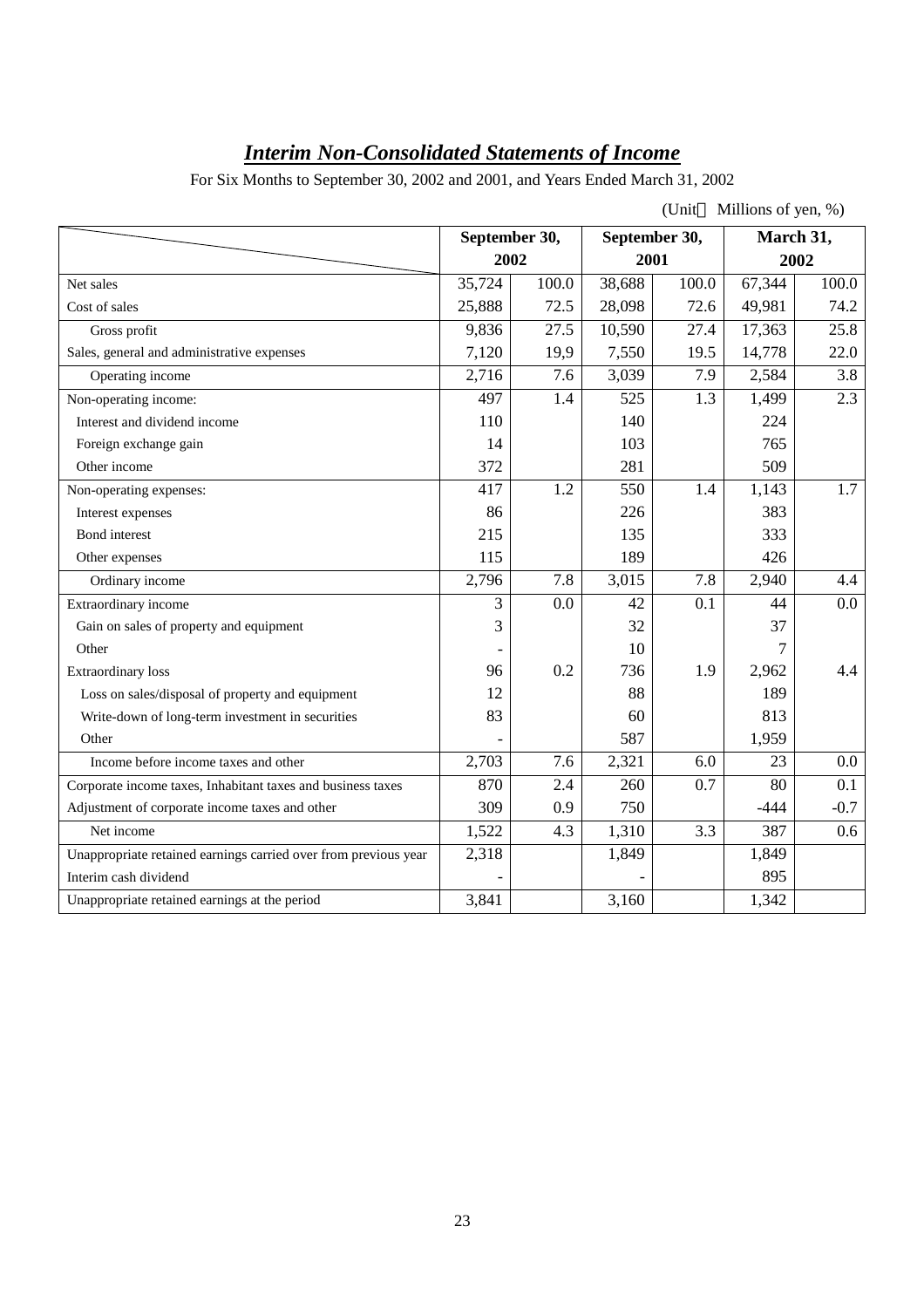#### *Basis for Presenting Interim Non-Consolidated Financial Statements*

#### **1. Evaluation of significant assets**

#### A) Investments in securities

Investment in share of subsidiaries and affiliates are stated at cost via the moving-average method. Other investments listed on stock exchanges are stated at fair market value as of the interim balance-sheet date, with the sale price computed via the moving-average method. Other investments unlisted are stated at cost via the moving-average method.

#### B) Inventories

| Company Name    | <b>Asset Evaluation Method</b> | <b>Evaluation Standard</b> |
|-----------------|--------------------------------|----------------------------|
| Finished goods  | Weighted average               | Cost basis                 |
| Purchase        | First-in first-out             | Cost basis                 |
| Raw material    | Weighted average               | Cost basis                 |
| Work in process | Weighted average               | Cost basis                 |
| <b>Supplies</b> | Last purchase                  | Cost basis                 |

#### **2. Depreciation and amortization**

Depreciation of plant and equipment is computed in principal by the declining-balance method. However, depreciation of and buildings (excluding building fixtures) acquired after April 1, 1998, is computed using the straight-line method.

The life of main intangible fixed assets is as follows:

Building and structures: 5 -50 years

Machinery and equipment: 10 years

Transportation and vehicles: 4-6 years

Tools and fixtures: 2-10 years

The amortization of intangible fixed assets is computed in principal via the straight-line method. However, software for internal use is amortized over its estimated useful life of five years on a straight-line basis.

#### **3. Deferred charges**

Bond-issuance expenses are recognized in total when incurred.

Premiums to the book value of issued bonds are amortized via the straight-line method during the period until maturity.

#### **4. Basis for recording significant allowances**

1. Allowance for bad debts:

To prepare against credit losses allowance for bad debts is recorded. For bad loans, allowance for bad debt is recorded based on financial evaluation of individual borrowers. For other loans, the allowance is calculated based on the historical loss ratios.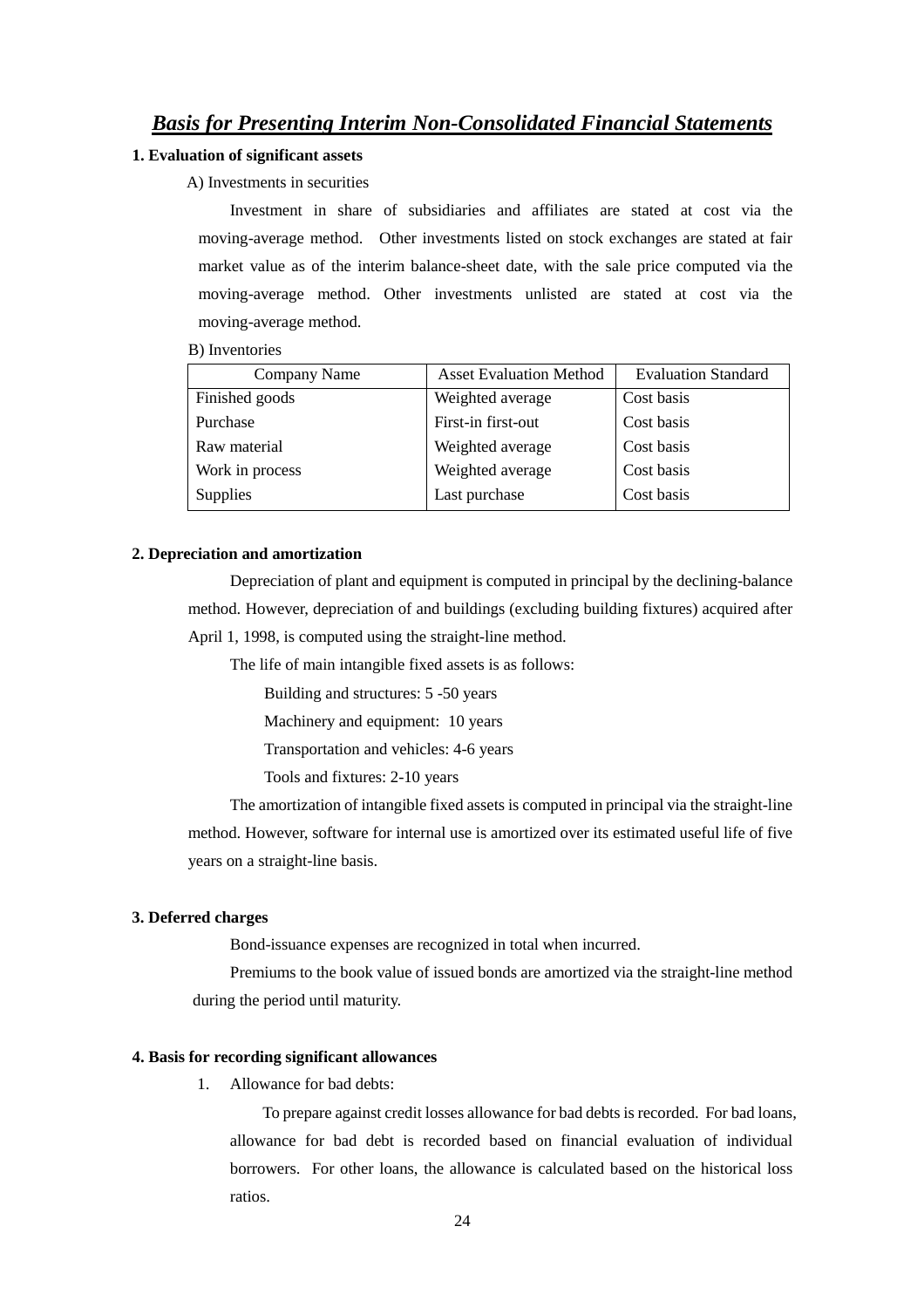#### 2. Accrued bonus:

To prepare for bonus payment to employees, amount allocable to the fiscal year under review of the estimated amount of future payments is provided.

3. Allowance for retirement and severance benefits:

To prepare for retirement and severance benefits to employees, future benefit obligations less fair value of pension assets at the fiscal year end are recorded as reserve for retirement and severance benefits. The difference arising from the change in accounting standards in total is accounted for as expenses and the actuarial differences are equally divided over a certain number of years (10 years) within the period of average remaining years of service of employees and accounted for as expenses.

4. Allowance for directors' and auditors' retirement benefits:

To prepare for retirement benefits to directors and auditors, an estimated amount of required payment at the interim fiscal year end based on internal rules for directors is provided.

#### **5. Leases**

The operating-lease accounting method, except lease agreements that stipulate the transfer of ownership of leased property to the lessee, is accounted for financial leases.

#### **6. Hedge Accounting**

A. Method of hedge accounting:

Of interest-swap transactions, those transactions that meet the conditions for exceptional treatment are treated accordingly.

Currency-swap transactions satisfied the requirements for hedge accounts, and those are treated as assignment treatment.

B. Means of hedging and hedged items

Interest swaps: Interest fluctuating on borrowing.

Currency swaps: Money claims denominated in foreign currency.

C. Policy for hedge transactions:

Hedges related to interest are entered basically for the purpose of avoiding risks of market fluctuations in interest. And hedges related to currency are entered basically for the purpose of avoiding risks of exchange fluctuations.

D. Method of evaluating hedge effectiveness:

The evaluation of hedge effectiveness is omitted, since hedge accounting applies only to those interest-swaps that meet the conditions for exceptional treatment.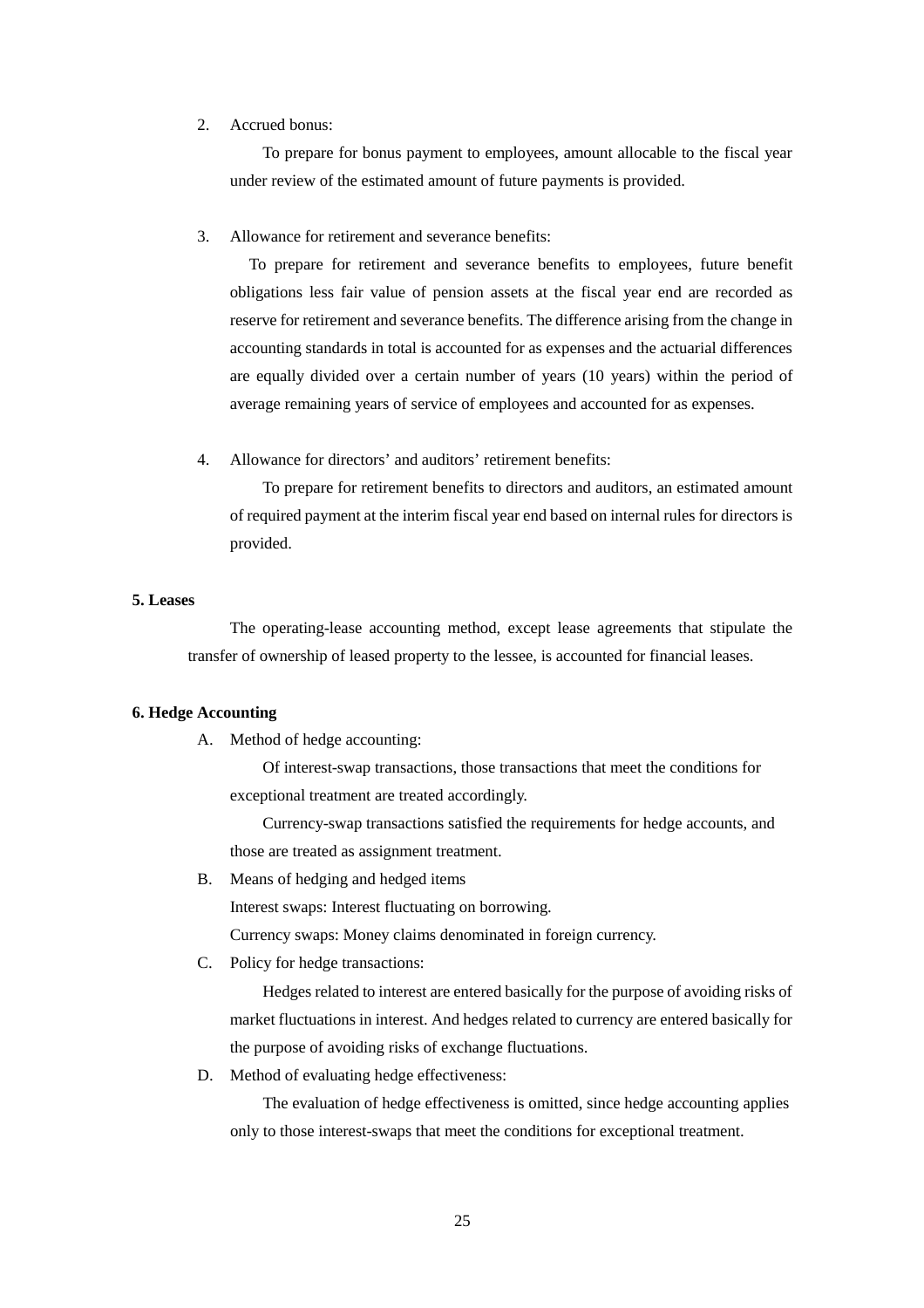#### **7. Treatment of national and local consumption taxes**

Tax-exclusion accounting method is applied.

#### *Additional information*

[Interim consolidated balance sheet]

Since this interim consolidated fiscal period, based on the 2nd clause proviso on the additional rule of Cabinet office statement which revises a part of rule about the term, style, and the construction method of the interim consolidated financial statement (March 26, 2002 Cabinet Office statement No. 10)", "additional paid-in capital" is displayed as the items of a "capital surplus", and "earned reserves ", "voluntary reserves" and "unappropriated retained earning" are displayed as the items of "earned surplus" on interim consolidated balance sheet.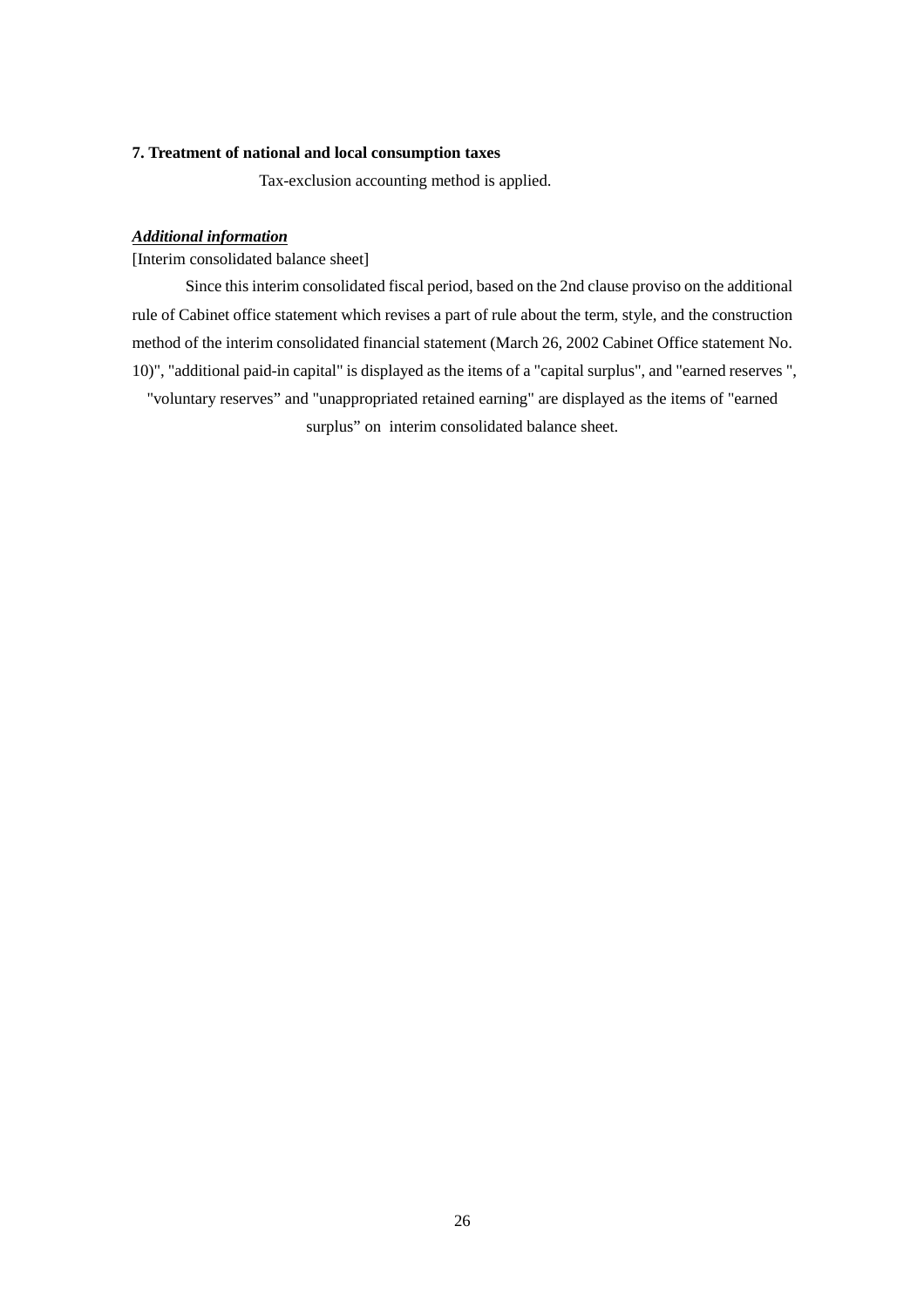# **Notes**

# **[Non-Consolidated Balance Sheets]**

|                                                                                | September 30, 2002           | September 30, 2001           | March 31, 2002               |
|--------------------------------------------------------------------------------|------------------------------|------------------------------|------------------------------|
| 1. Discounts on notes receivable                                               | ¥ 13 million                 | $\frac{1}{2}$ 1,774 million  | $\frac{1}{4}$ 1,435 million  |
| 2. Accumulated depreciation of property,<br>plants and equipment               | $\frac{1}{2}$ 59,005 million | $\frac{1}{2}$ 55,821 million | $\frac{1}{2}$ 57,142 million |
| 3. Advanced depreciation by national<br>subsidy                                | $\frac{150}{150}$ million    | $\frac{1}{2}$ 150 million    | $\frac{1}{2}$ 150 million    |
| 4. Security-presented assets                                                   |                              |                              |                              |
| Short-term investments in securities                                           | $\frac{1}{2}$ 899 million    | $\frac{1}{2}$ 999 million    | $\frac{1}{2}$ 999 million    |
| Property, plants and equipment                                                 | $\frac{1}{2}$ 15,471 million | $\frac{1}{2}$ 16,034 million | $\frac{1}{2}$ 16,003 million |
| Long-term investments in securities                                            | ¥ 847 million                | $\frac{1}{2}$ 1,068 million  | ¥798 million                 |
| Stock of subsidiaries                                                          | $\frac{1}{2}$ - million      | $\frac{120}{180}$ million    | $\frac{1}{2}$ - million      |
| 5. Liabilities for guarantee, etc.                                             |                              |                              |                              |
| Liabilities for guarantee                                                      | $\frac{1}{2}$ 2,951 million  | $\frac{1}{2}$ 3,347 million  | $\frac{1}{2}$ 2,693 million  |
| Guarantee engagement, etc.                                                     | $\frac{1}{2}$ 600 million    | ¥ 820 million                | $\frac{1}{2}$ 610 million    |
| 6. Contingent liabilities with respect to<br>debt assumption contract of bonds |                              | $\frac{1}{2}$ 5,057 million  | $\frac{1}{2}$ - million      |
| 7. Increase in shares of common stock                                          |                              | 22 thousand shares           | 22 thousand shares           |
| (Conversion of convertible bonds)                                              |                              |                              |                              |
| Issued shares                                                                  |                              | 22 thousand shares           | 22 thousand shares           |
| Issue price                                                                    |                              | ¥ $2,717$                    | ¥ $2,717$                    |
| Amount of recapitalization                                                     |                              | ¥1,359                       | ¥1,359                       |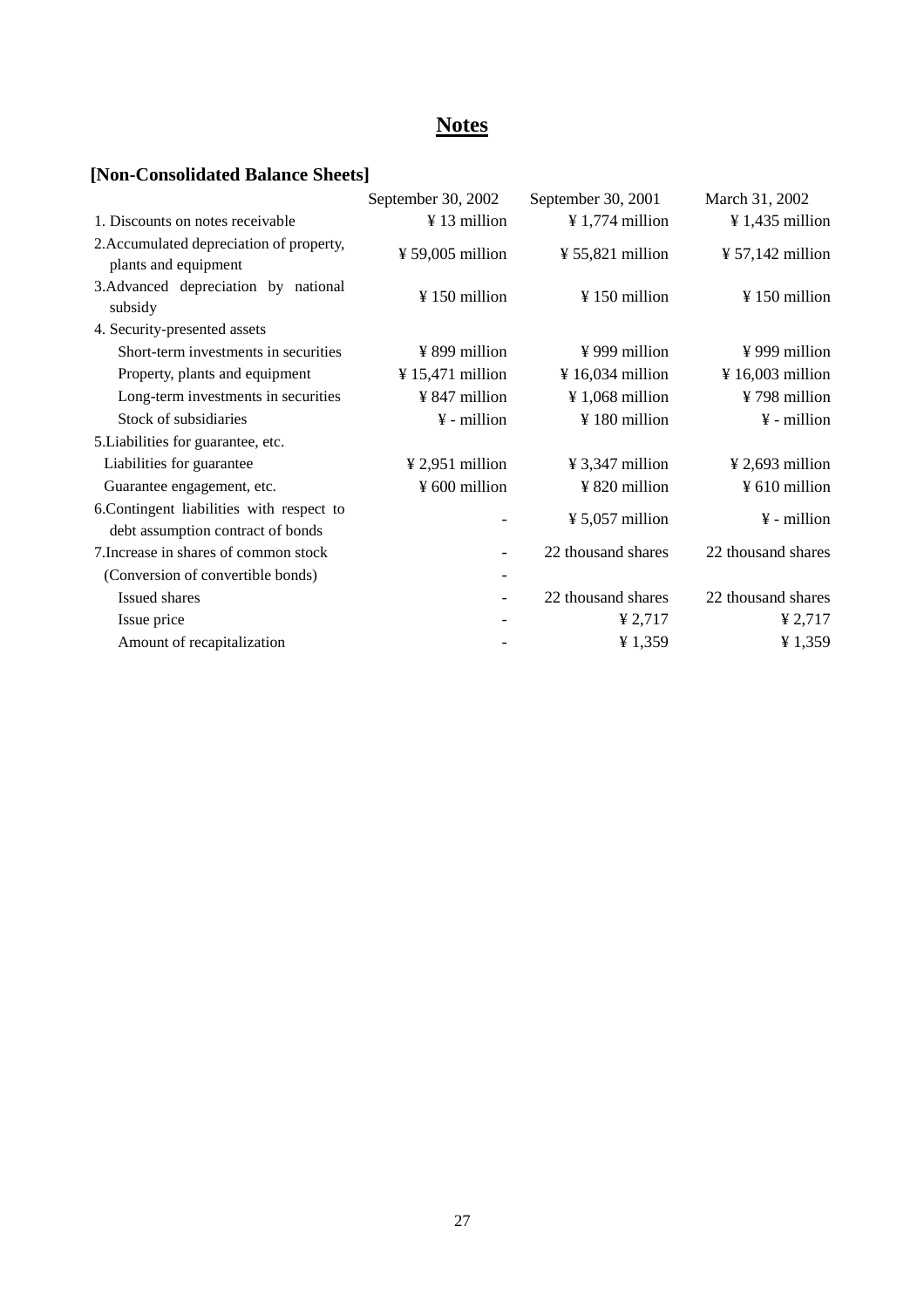#### **[Lease Transactions]**

1. Financial leases, except lease agreements that stipulate the transfer of ownership of leased property to the lessee

(1) Acquisition costs, accumulated depreciation and net leased property at end of period

|                          | September 30, 2002            | September 30, 2001          | March 31, 2002              |
|--------------------------|-------------------------------|-----------------------------|-----------------------------|
|                          | Machinery and                 | Machinery and               | Machinery and               |
|                          | equipment                     | equipment                   | equipment                   |
| Acquisition costs        | ¥ 54 million                  | ¥ 54 million                | $\frac{1}{2}$ 54 million    |
| Accumulated depreciation | ¥ 38 million                  | $\frac{1}{2}$ 31 million    | ¥ 35 million                |
| Net leased property      | ¥15 million                   | ¥ 23 million                | $\frac{1}{2}$ 19 million    |
|                          |                               |                             |                             |
|                          | Other                         | Other                       | Other                       |
| Acquisition costs        | $\frac{1}{2}$ , 2,859 million | $\frac{1}{2}$ ,791 million  | $\frac{1}{2}$ 2,979 million |
| Accumulated depreciation | $\frac{1}{2}$ 1,515 million   | $\frac{1}{2}$ 1,156 million | $\frac{1}{321}$ million     |
| Net leased property      | $\frac{1}{3}$ 1,344 million   | $\frac{1}{2}$ 1,634 million | $\frac{1}{2}$ 1,657 million |
|                          |                               |                             |                             |
|                          | Software                      | Software                    | Software                    |
| Acquisition costs        | $\frac{1}{2}$ 37 million      | $\frac{1}{2}$ 37 million    | $\frac{1}{2}$ 37 million    |
| Accumulated depreciation | $\frac{1}{2}$ 12 million      | $\frac{1}{2}$ 4 million     | $\frac{1}{2}$ 8 million     |
| Net leased property      | ¥ 25 million                  | $\frac{1}{2}$ 32 million    | $\frac{1}{2}$ 29 million    |
|                          |                               |                             |                             |
|                          | Total                         | Total                       | Total                       |
| Acquisition costs        | $\frac{1}{2}$ 2,951 million   | $¥$ 2,883 million           | $\frac{1}{2}$ 3,071 million |
| Accumulated depreciation | $\frac{1}{2}$ 1,566 million   | $\frac{1}{2}$ 1,192 million | $\frac{1}{365}$ million     |
| Net leased property      | $\frac{1}{385}$ million       | $\frac{1}{2}$ 1,690 million | $\frac{1}{2}$ 1,706 million |

Note: The amounts of acquisition costs and future minimum lease payments under finance leases include the portion of imputed interest expense.

#### (2) Future minimum lease payments under finance leases

|                                                                                               | September 30, 2002          | September 30, 2001          | March 31, 2002              |
|-----------------------------------------------------------------------------------------------|-----------------------------|-----------------------------|-----------------------------|
| Due within one year                                                                           | $\frac{1}{2}$ 555 million   | $\frac{1}{2}$ 567 million   | $\frac{1}{2}$ 607 million   |
| Due after one year                                                                            | $\frac{1}{2}$ 830 million   | $\frac{1}{2}$ 1,122 million | $\frac{1}{2}$ 1,098 million |
| Total                                                                                         | $\frac{1}{2}$ 1,385 million | $\frac{1}{2}$ 1,690 million | $\frac{1}{2}$ 1,706 million |
| Note: The amounts of acquisition costs and future minimum lease payments under finance leases |                             |                             |                             |

include the portion of imputed interest expense.

#### (3) Lease payments and implied depreciation

|                | September 30, 2002 September 30, 2001 |                           | March 31, 2002            |
|----------------|---------------------------------------|---------------------------|---------------------------|
| Lease payments | $\frac{1}{2}$ 320 million             | $\angle 330$ million      | $\frac{1}{2}$ 649 million |
| Depreciation   | $\frac{1}{2}$ 320 million             | $\frac{1}{2}$ 330 million | $\frac{1}{2}$ 649 million |

#### (4) Depreciation

Depreciation is computed using the straight-line method.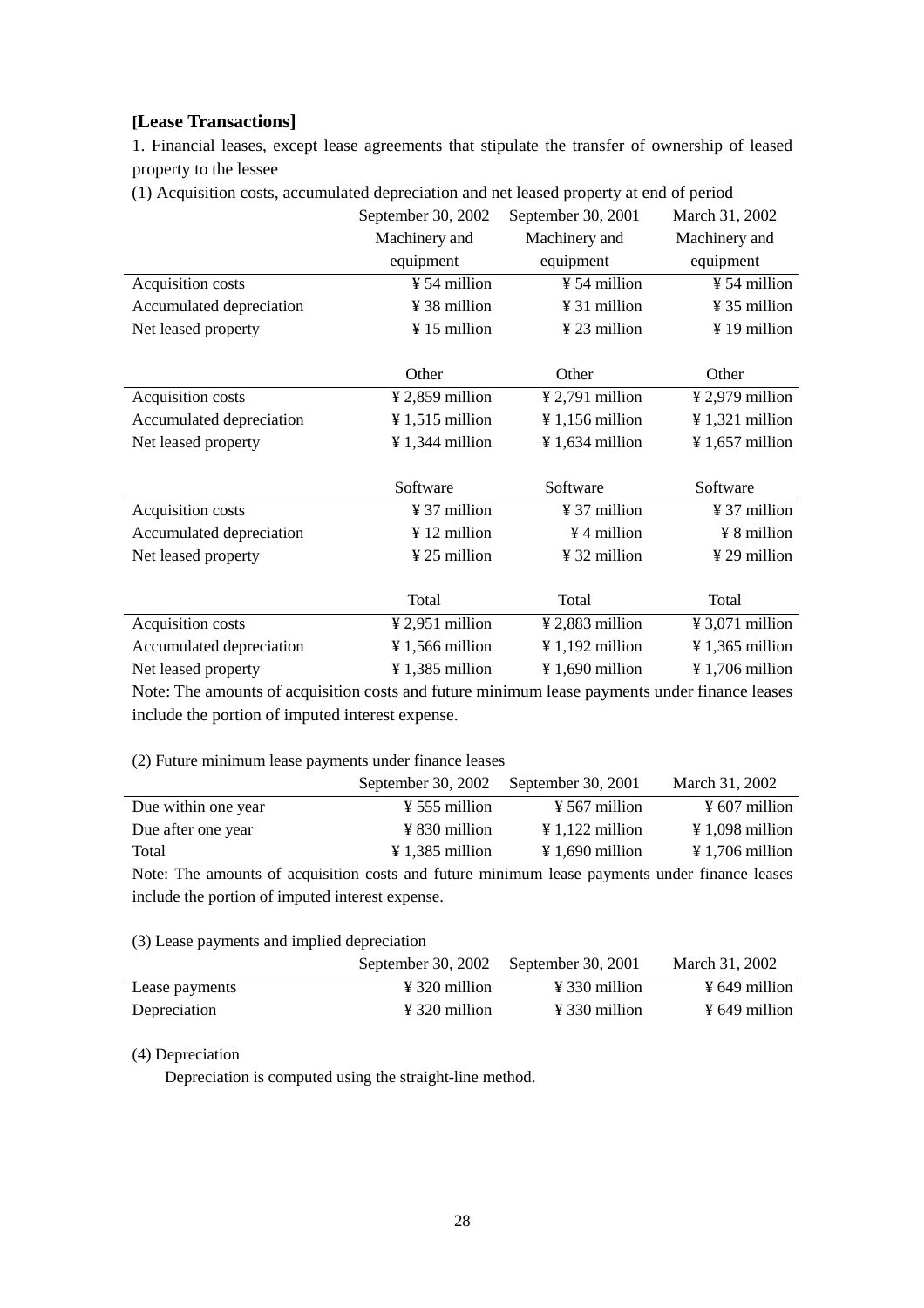#### 2. Operating lease transactions

Future minimum lease payments under operating lease

|                     | September 30, 2002 September 30, 2001 |                         | March 31, 2002          |
|---------------------|---------------------------------------|-------------------------|-------------------------|
| Due within one year | $\angle 2$ million                    | $\frac{1}{2}$ - million | $\angle 2$ million      |
| Due after one year  | $\frac{1}{2}$ 5 million               | $\frac{1}{2}$ - million | $\frac{1}{2}$ 6 million |
| Total               | $\angle 8$ million                    | $\frac{1}{2}$ - million | $\angle 9$ million      |

#### **[Investments in securities]**

1. At September 30, 2002, market value available in stocks subsidiaries and affiliates are as follows:

|                        | Millions of yen         |              |                               |  |  |  |
|------------------------|-------------------------|--------------|-------------------------------|--|--|--|
| Classification         | As of September 30,2002 |              |                               |  |  |  |
|                        | Carried amount          | Market value | Net unrealized<br>gain (loss) |  |  |  |
| Stocks of subsidiaries |                         |              |                               |  |  |  |
| Stocks of affiliates   | 1.229                   | 1,066        | -162                          |  |  |  |
| Total                  |                         | .066         |                               |  |  |  |

2. At September 30, 2001, market value available in stocks subsidiaries and affiliates are as follows:

|                        | Millions of yen         |              |                |  |  |
|------------------------|-------------------------|--------------|----------------|--|--|
| Classification         | As of September 30,2001 |              |                |  |  |
|                        | Carried amount          | Market value | Net unrealized |  |  |
|                        |                         |              | gain (loss)    |  |  |
| Stocks of subsidiaries |                         |              |                |  |  |
| Stocks of affiliates   | 1,364                   | 1.229        | -134           |  |  |
| Total                  | .364                    |              |                |  |  |

3. At March 31, 2002, market value available in stocks subsidiaries and affiliates are as follows:

|                        | Millions of yen     |              |                               |  |  |
|------------------------|---------------------|--------------|-------------------------------|--|--|
| <b>Classification</b>  | As of March 31,2002 |              |                               |  |  |
|                        | Carried amount      | Market value | Net unrealized<br>gain (loss) |  |  |
|                        |                     |              |                               |  |  |
| Stocks of subsidiaries |                     |              |                               |  |  |
| Stocks of affiliates   | 1,229               | 1,255        |                               |  |  |
| Total                  |                     | つちち          |                               |  |  |